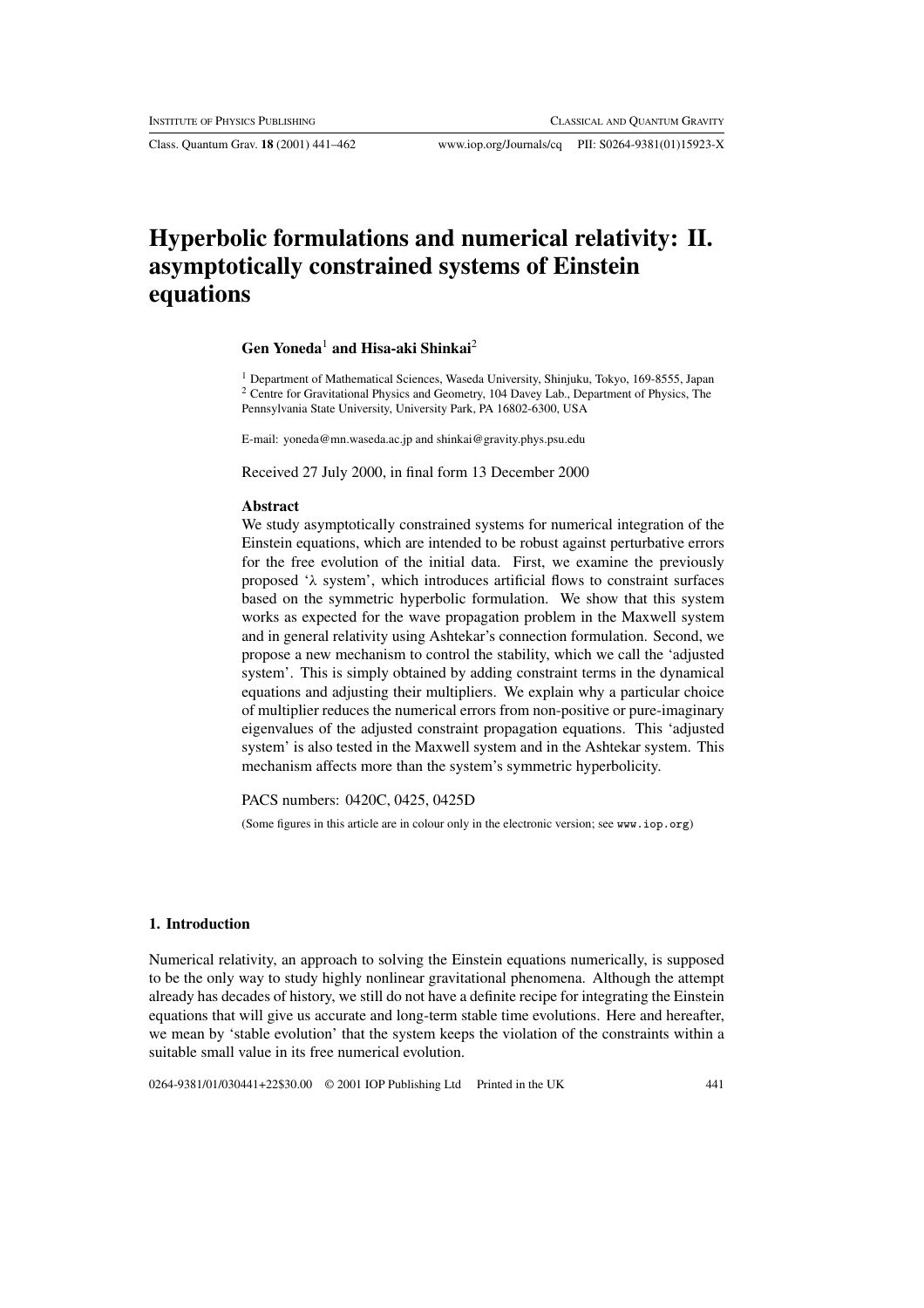As the authors discussed in our preceding paper (paper I) [1], one direction for obtaining a more stable system is to apply a set of dynamical equations which have a manifestly hyperbolic form (or first-order form). The standard Arnowitt–Deser–Misner (ADM) formulation does not have this feature, but there are many alternative proposals for constructing a hyperbolic set of equations [2–6], see also references in [1]. However, in paper I we showed that a symmetric hyperbolic form (mathematically, the 'ultimate' level of hyperbolicity) does not necessary give the best performance for stable numerical evolution compared with weakly and strongly hyperbolic systems. This experiment was performed using Ashtekar's connection variables [7], since this formulation enables us to compare three levels of hyperbolic formulations while keeping the same fundamental dynamical variables.

In this paper, we discuss different (but somewhat related) approaches to obtaining a stable evolution of the Einstein equations. The idea is to construct a system which is robust against the perturbative error produced during numerical time integration. We discuss the following two systems.

The first one is the so-called ' $\lambda$  system', which was proposed originally by Brodbeck, Frittelli, Hübner and Reula (BFHR) [8]. The idea of this approach is to introduce additional variables,  $\lambda$ , which indicates the violation of the constraints, and to construct a symmetric hyperbolic system for both the original variables and  $\lambda$  together with imposing dissipative dynamical equations for the λs. BFHR constructed their λ system based on the Frittelli–Reula symmetric hyperbolic formulation of the Einstein equations [5], and we [9] have also presented a similar system for Ashtekar's connection formulation [7] based on its symmetric hyperbolic expression [10, 11]. In section 2, we review this system and present numerical examples which show that this system behaves as expected.

The second one has the same motivation but turns out to be more practical, which we call an 'adjusted system'. The essential procedure is to add constraint terms to the right-hand side of the dynamical equations with multipliers, and to choose the multipliers so as to decrease the violation of the constraint equations. This second step will be explained by obtaining non-positive or pure-imaginary eigenvalues of the adjusted constraint propagation equations. We note that adjusting the dynamical equation using the constraints is not a new idea. This can be seen, for example, in a remedial ADM system by Detweiler [12], in a conformally decoupled trace-free reformulation of ADM by Nakamura *et al* [13], and also in constructing hyperbolic formulations [2–5]. We also note that this eigenvalue criterion is also the core part of the theoretical support of the above  $\lambda$  system. In section 3, we describe this approach and present numerical examples, again in the Maxwell system and in the Ashtekar system.

This 'adjusted system' does not change the number of dynamical variables, and does not require hyperbolicity in the original set of equations. Therefore, we think that our results promote further applications in numerical relativity.

We will not repeat our explanation of Ashtekar's connection formulation in our notation, nor of our detailed numerical procedures, since they are described in our paper I [1].

## **2. Asymptotically constrained system 1:** *λ* **system**

We begin by reviewing the fundamental procedures of the ' $\lambda$  system' as proposed by Brodbeck *et al* [8]. We then demonstrate how this system works in Maxwell's equations, and Ashtekar's connection formulation of the Einstein equations in the following subsections.

## *2.1. The '*λ *system'*

The actual procedures for constructing a  $\lambda$  system are the following.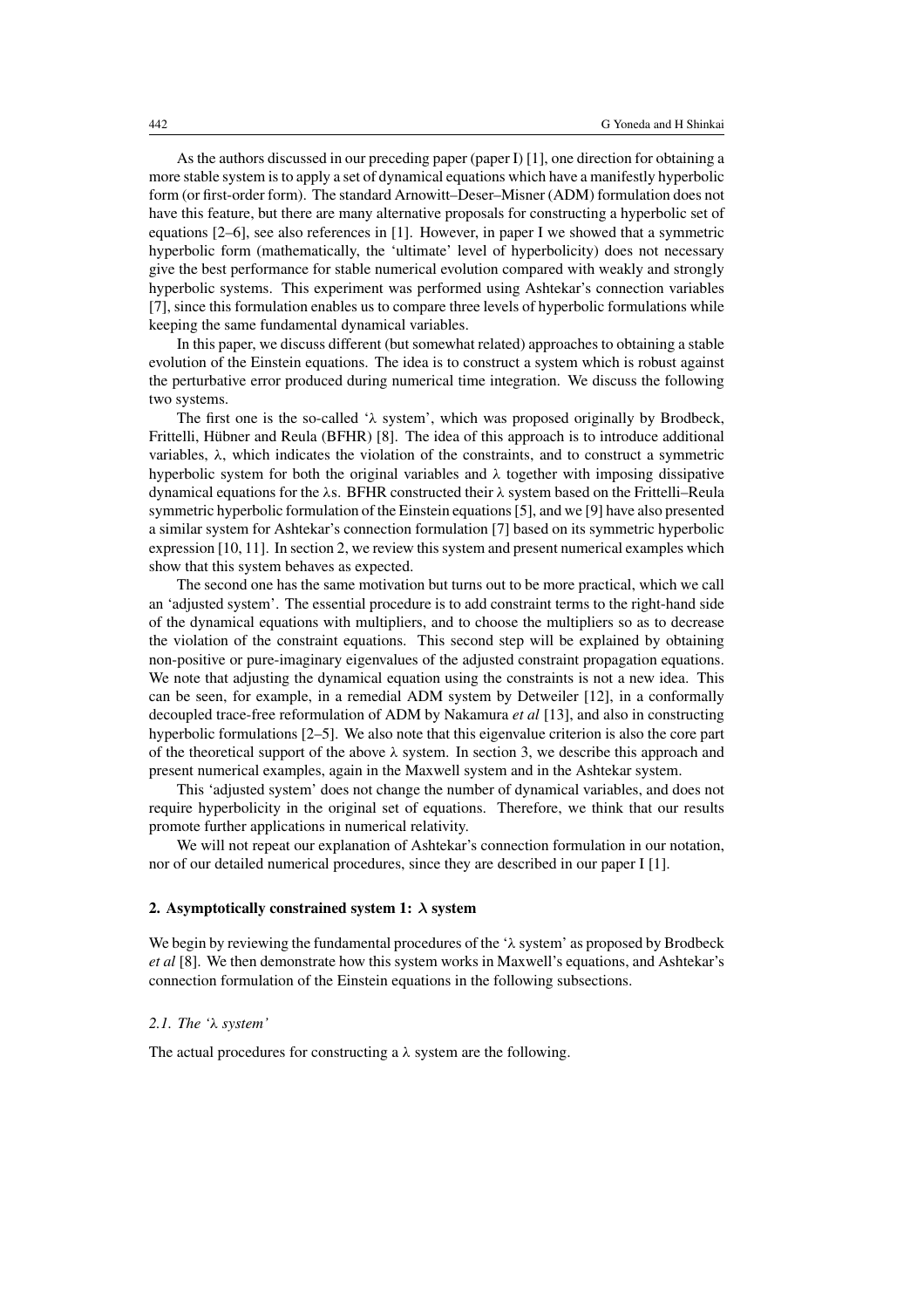(a) Prepare a symmetric hyperbolic evolution system which describes the problem; say

$$
\partial_t u^\gamma = A^{i\gamma}{}_\delta \partial_i u^\delta + B^\gamma,\tag{2.1}
$$

where  $u^{\gamma}$  ( $\gamma = 1, ..., N$ ) is a set of dynamical variables,  $A(u(x^{i}))$  forms a symmetric matrix (Hermitian matrix when u is a complex variable) and  $B(u(x^{i}))$  is a vector, where  $A$  and  $B$  do not include any further spatial derivatives in these components. The system may have constraint equations, which should be of first class. Ideally, we expect that the evolution equation of the set of constraints  $C^{\rho}$  ( $\rho = 1, \ldots, M$ ), which hereafter we denote by the constraint propagation equation, forms a first-order hyperbolic system (cf [14]), say

$$
\partial_t C^\rho = D^{i\rho}{}_\sigma \partial_i C^\sigma + E^\rho{}_\sigma C^\sigma,\tag{2.2}
$$

(where  $D$ ,  $E$  are the same as  $A$ ,  $B$  above) but this hyperbolicity may not be necessary.

(b) Introduce  $\lambda^{\rho}$  as a measure of violation of the constraint equation,  $C^{\rho} \approx 0$ . ( $\approx$  denotes 'weakly equal'). Here  $C^{\rho}$  is a given function of u and is assumed to be linear in its first-order space derivatives. We impose that  $\lambda$  obeys a dissipative equation of motion,

$$
\partial_t \lambda^\rho = \alpha_{(\rho)} C^\rho - \beta_{(\rho)} \lambda^\rho \quad \text{(we do not sum over } \rho \text{ and } (\rho) \text{ on the right-hand side)} \quad (2.3)
$$

with the initial data  $\lambda^{\rho} = 0$ , and by setting  $\alpha \neq 0, \beta > 0$ . We note that  $\lambda^{\rho}$  remains zero during the time evolution if there are no violations of the constraints.

(c) Take a set  $(u, \lambda)$  of dynamical variables, and modify the evolution equations so as to form a symmetric hyperbolic system. That is, the set of equations

$$
\partial_t \begin{pmatrix} u^{\gamma} \\ \lambda^{\rho} \end{pmatrix} \cong \begin{pmatrix} A^{i\gamma}{}_{\delta} & 0 \\ F^{i\rho}{}_{\delta} & 0 \end{pmatrix} \partial_i \begin{pmatrix} u^{\delta} \\ \lambda^{\sigma} \end{pmatrix}, \tag{2.4}
$$

( ∼= means that we have extracted only the term which appears in the principal part of the system) can be modified as

$$
\partial_t \begin{pmatrix} u^{\gamma} \\ \lambda^{\rho} \end{pmatrix} \cong \begin{pmatrix} A^{i\gamma}{}_{\delta} & \bar{F}^{i}{}_{\sigma}{}^{\gamma} \\ F^{i\rho}{}_{\delta} & 0 \end{pmatrix} \partial_i \begin{pmatrix} u^{\delta} \\ \lambda^{\sigma} \end{pmatrix},
$$
\n(2.5)

where the additional terms will not disturb the hyperbolicity of equations of  $u^{\gamma}$ , rather they make the whole system symmetric hyperbolic, which guarantees the well posedness of the system.

Therefore, the derived system, equation (2.5), should have a unique solution. If a perturbative violation of constraints,  $\lambda^{\rho} \neq 0$ , occurs during the evolution, by choosing appropriate  $\alpha$ s and  $\beta$ s in (2.3),  $\lambda$ s can be made to decay to zero, which means that the total system evolves into the constraint surface asymptotically. We note that this procedure requires that the original system  $u$  forms a symmetric hyperbolic system, so that applications to the Einstein equations are somewhat restricted. BFHR [8] constructed this  $\lambda$  system using a Frittelli–Reula formulation [5]. We [9] also applied this system to the symmetric hyperbolic version of Ashtekar's formulation [10].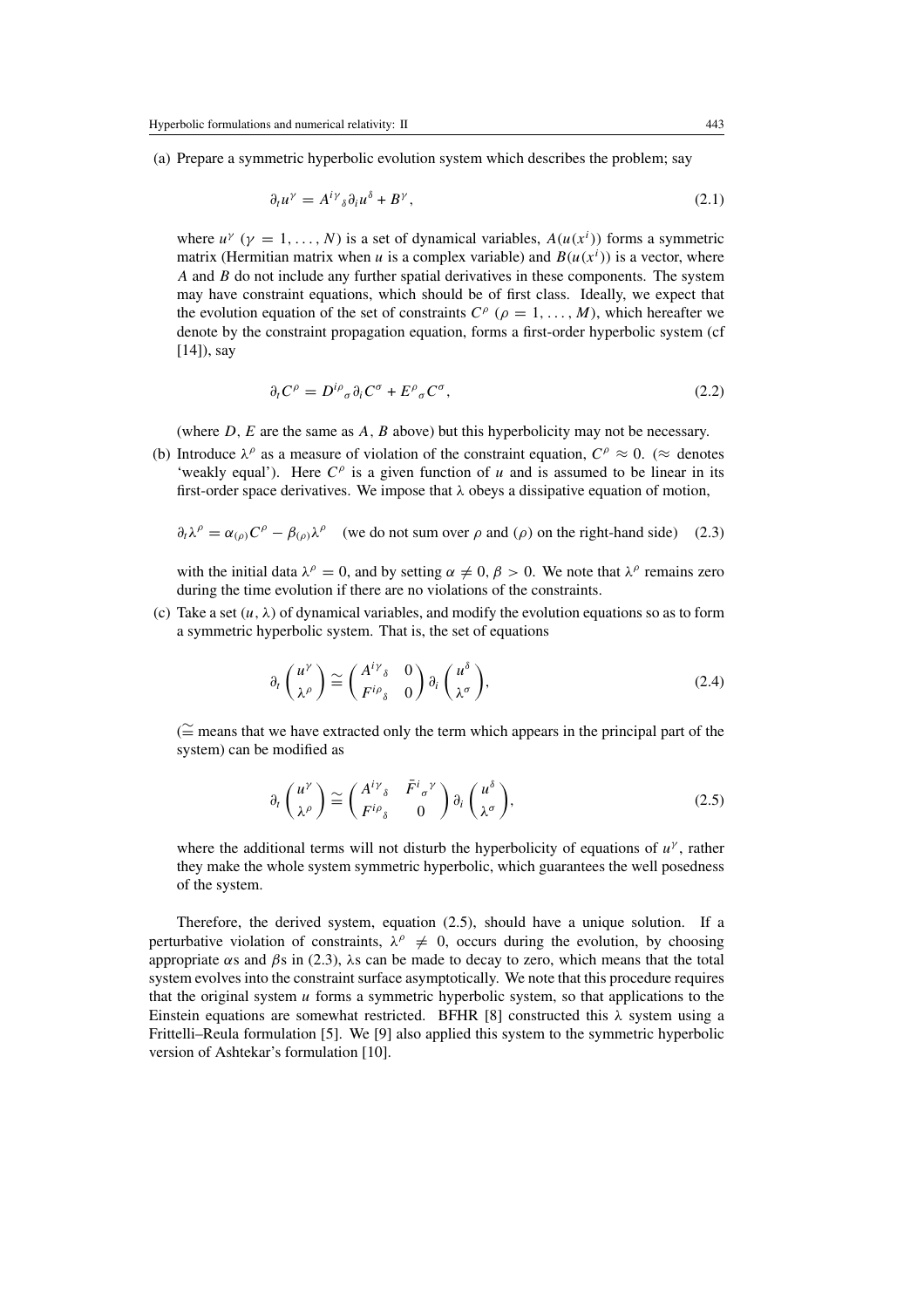We next review a brief proof of why the system  $(2.5)$  ensures that the evolution is constrained asymptotically. We first remark again that we only consider perturbative violations of constraints in our evolving system. The steps are the following.

(a) Since we modify the equations for  $u^{\gamma}$ , the propagation equation of the constraints are also modified; write them schematically as

$$
\partial_t C^\rho = D^{i\rho}{}_\sigma \partial_i C^\sigma + E^\rho{}_\sigma C^\sigma + G^{ij\rho}{}_\sigma \partial_i \partial_j \lambda^\sigma + H^{i\rho}{}_\sigma \partial_i \lambda^\sigma + I^\rho{}_\sigma \lambda^\sigma. \quad (2.6)
$$

(b) In order to see that the asymptotic behaviour of  $(\lambda^{\rho}, C^{\rho})$ , we write them using their Fourier components so that their evolution equations take a homogenous form. That is, we transform  $(\lambda^{\rho}, C^{\rho})$  to  $(\hat{\lambda}^{\rho}, \hat{C}^{\rho})$  as

$$
\lambda(x, t)^{\rho} = \int \hat{\lambda}(k, t)^{\rho} \exp(ik \cdot x) d^{3}k,
$$
  
\n
$$
C(x, t)^{\rho} = \int \hat{C}(k, t)^{\rho} \exp(ik \cdot x) d^{3}k.
$$
\n(2.7)

Then we see the evolution equations (2.3) and (2.6) become

$$
\partial_t \begin{pmatrix} \hat{\lambda}^\rho \\ \hat{C}^\rho \end{pmatrix} = \begin{pmatrix} -\beta_{(\rho)} \delta^\rho_\sigma & \alpha_{(\rho)} \delta^\rho_\sigma \\ -G^{ij\rho}{}_\sigma k_i k_j + iH^{i\rho}{}_\sigma k_i + I^\rho{}_\sigma & iD^{i\rho}{}_\sigma k_i + E^\rho{}_\sigma \end{pmatrix} \begin{pmatrix} \hat{\lambda}^\sigma \\ \hat{C}^\sigma \end{pmatrix} =: P \begin{pmatrix} \hat{\lambda}^\sigma \\ \hat{C}^\sigma \end{pmatrix}.
$$
\n(2.8)

(c) If all eigenvalues of this coefficient matrix P have a negative real part, a pair  $(\hat{\lambda}, \hat{C})$  evolves as  $exp(-\Lambda t)$  asymptotically where  $-\Lambda$  is the diagonalized matrix of P, which indicates that the original variables  $(\lambda, C)$  evolves similarly. It would be best if we could determine the  $\alpha$  and  $\beta$  in such a way in general, but it is not possible. Therefore, we extract the principal order of P and examine the condition for  $\alpha$  and  $\beta$  so that P only has negative (real) eigenvalues. We remark again that this procedure is justified when we only consider a perturbative error from the constraint surface.

#### *2.2. Example 1: Maxwell equations*

As a first example, we present the Maxwell equations in a form of  $\lambda$  system. The Maxwell equations form linear and symmetric hyperbolic dynamical equations, together with two constraint equations, which might be the best system to start with.

2.2.1.  $\lambda$  *system.* The Maxwell equations for an electric field  $E^i$  and a magnetic field  $B^i$  in the vacuum consist of two constraint equations,

$$
C_E := \partial_i E^i \approx 0,\tag{2.9}
$$

$$
C_B := \partial_i B^i \approx 0,\tag{2.10}
$$

and a set of dynamical equations,

$$
\partial_t \begin{pmatrix} E^i \\ B^i \end{pmatrix} = \begin{pmatrix} 0 & -c\epsilon^i{}_j{}^l \\ c\epsilon^i{}_j{}^l & 0 \end{pmatrix} \partial_l \begin{pmatrix} E^j \\ B^j \end{pmatrix}, \tag{2.11}
$$

which satisfies symmetric hyperbolicity. The constraint evolutions become  $\partial_t C_E = 0$  and  $\partial_t C_B = 0$ , which indicate (trivial) symmetric hyperbolicity. According to the above procedure, we introduce λs which obey

$$
\partial_t \lambda_E = \alpha_1 C_E - \beta_1 \lambda_E, \tag{2.12}
$$

$$
\partial_t \lambda_B = \alpha_2 C_B - \beta_2 \lambda_B, \tag{2.13}
$$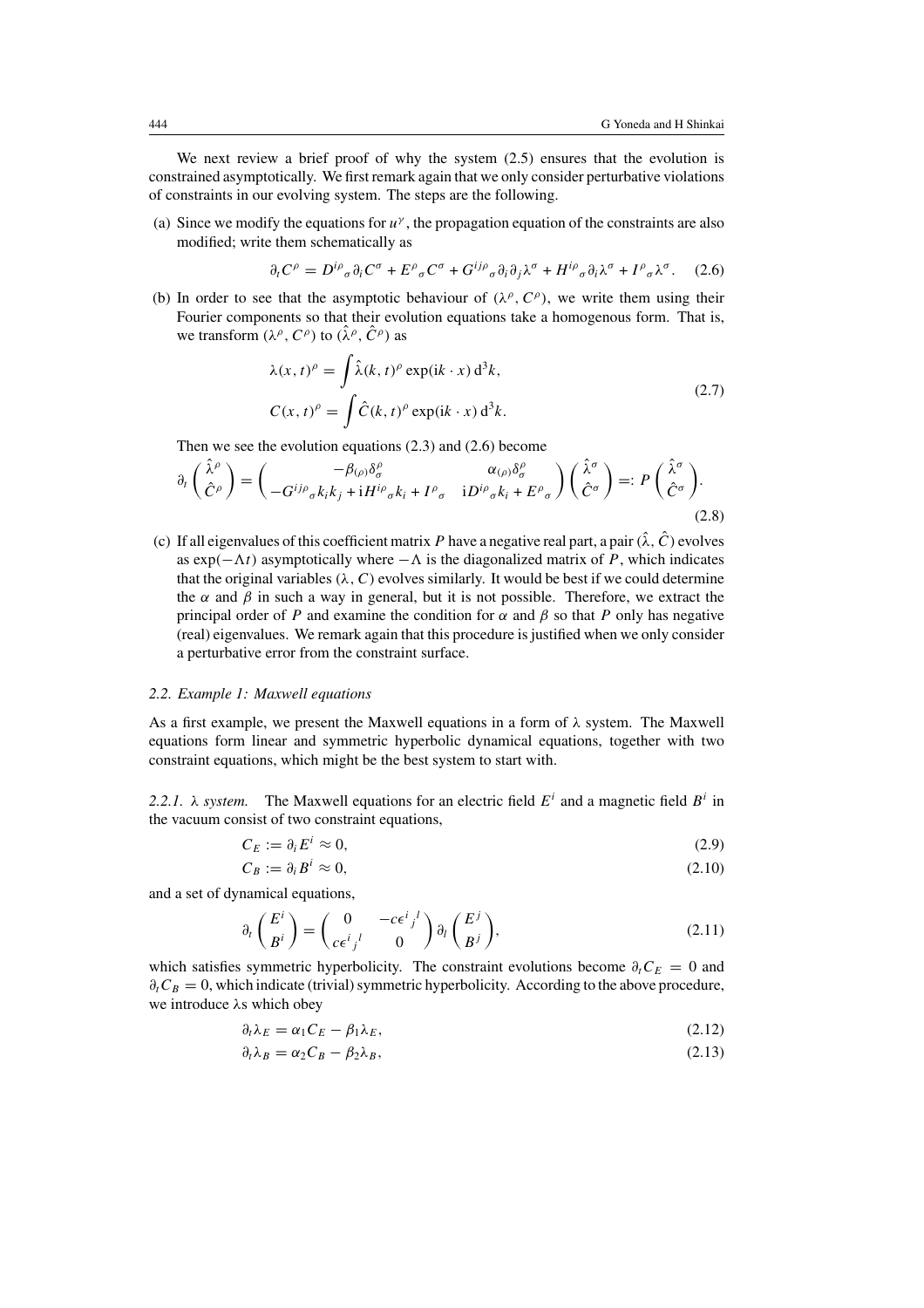with the initial data  $\lambda_E = \lambda_B = 0$  and take  $(E, B, \lambda_E, \lambda_B)$  as a set of variables to evolve:

$$
\partial_t \begin{pmatrix} E^i \\ B^i \\ \lambda_E \\ \lambda_B \end{pmatrix} = \begin{pmatrix} 0 & -c\epsilon^i{}_j{}^l & 0 & 0 \\ c\epsilon^i{}_j{}^l & 0 & 0 & 0 \\ \alpha_1 \delta^l{}_j & 0 & 0 & 0 \\ 0 & \alpha_2 \delta^l{}_j & 0 & 0 \end{pmatrix} \partial_t \begin{pmatrix} E^j \\ B^j \\ \lambda_E \\ \lambda_B \end{pmatrix} + \begin{pmatrix} 0 \\ 0 \\ -\beta_1 \lambda_E \\ -\beta_2 \lambda_B \end{pmatrix} .
$$
 (2.14)

We immediately obtain an expected symmetric form as

$$
\partial_t \begin{pmatrix} E^i \\ B^i \\ \lambda_E \\ \lambda_B \end{pmatrix} = \begin{pmatrix} 0 & -c\epsilon^i{}_j{}^l & \alpha_1 \delta^{li} & 0 \\ c\epsilon^i{}_j{}^l & 0 & 0 & \alpha_2 \delta^{li} \\ \alpha_1 \delta^l_j & 0 & 0 & 0 \\ 0 & \alpha_2 \delta^l_j & 0 & 0 \end{pmatrix} \partial_t \begin{pmatrix} E^j \\ B^j \\ \lambda_E \\ \lambda_B \end{pmatrix} + \begin{pmatrix} 0 \\ 0 \\ -\beta_1 \lambda_E \\ -\beta_2 \lambda_B \end{pmatrix} .
$$
 (2.15)

2.2.2. Analysis of eigenvalues. Now the evolution equations for the constraints  $C_E$  and  $C_B$ become

$$
\partial_t C_E = \alpha_1(\Delta \lambda_E), \qquad \partial_t C_B = \alpha_2(\Delta \lambda_B) \tag{2.16}
$$

where  $\Delta = \partial_i \partial^i$ . We take the Fourier integrals for constraints Cs (2.16) and  $\lambda$ s, (2.12) and  $(2.13)$ , in the form of  $(2.7)$ , to obtain

$$
\partial_t \begin{pmatrix} \hat{C}_E \\ \hat{C}_B \\ \hat{\lambda}_E \\ \hat{\lambda}_B \end{pmatrix} = \begin{pmatrix} 0 & 0 & -\alpha_1 k^2 & 0 \\ 0 & 0 & 0 & -\alpha_2 k^2 \\ \alpha_1 & 0 & -\beta_1 & 0 \\ 0 & \alpha_2 & 0 & -\beta_2 \end{pmatrix} \begin{pmatrix} \hat{C}_E \\ \hat{C}_B \\ \hat{\lambda}_E \\ \hat{\lambda}_B \end{pmatrix},
$$
(2.17)

where  $k^2 = k_i k^i$ . We find the matrix to be constant. Note that this is an exact expression. Since the eigenvalues are

$$
\left(-\beta_1 \pm \sqrt{\beta_1^2 - 4\alpha_1^2 k^2}\right)/2
$$

and

$$
\left(-\beta_2 \pm \sqrt{\beta_2^2 - 4\alpha_2^2 k^2}\right)/2,
$$

the negative eigenvalue requirement becomes  $\alpha_1, \alpha_2 \neq 0$  and  $\beta_1, \beta_2 > 0$ .

*2.2.3. Numerical demonstration.* We present a numerical demonstration of the above Maxwell 'λ system'. We prepare a code which produces electromagnetic propagation in the xy-plane, and monitor the violation of the constraint during time integration. Specifically, we prepare the initial data with a Gaussian packet at the origin,

$$
E^{i}(x, y, z) = (-Ay e^{-B(x^{2}+y^{2})}, Ax e^{-B(x^{2}+y^{2})}, 0),
$$
\n(2.18)

$$
B^{i}(x, y, z) = (0, 0, 0), \tag{2.19}
$$

where  $A$  and  $B$  are constants, and let it propagate freely, under the periodic boundary condition.

The code itself is quite stable for this problem. In figure 1, we plot the L2 norm of the error ( $C_E$  over the whole grid) as a function of time. The full curve (constant) in figure  $1(a)$ is of the original Maxwell equation. If we introduce λs, then we see that the error will be reduced by a particular choice of α and β. Figure 1(*a*) is for changing α with  $β = 2.0$ ,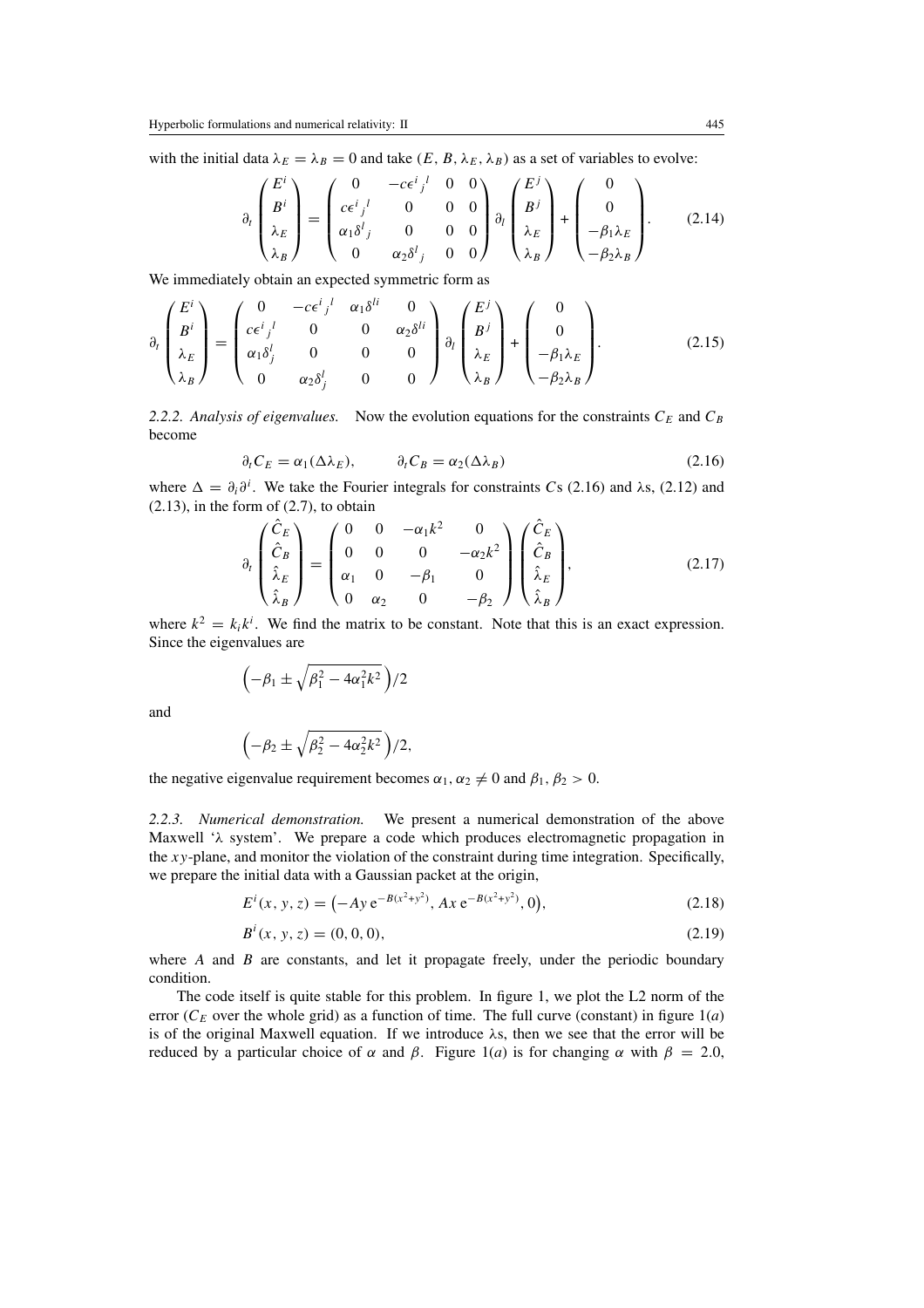

**Figure 1.** Demonstration of the λ system in the Maxwell equation. (*a*) Constraint violation (L2 norm of  $C_E$ ) versus time with constant  $β (= 2.0)$  but changing α. Here  $α = 0$  means no λ system. (*b*) The same plot with constant  $\alpha$  (= 0.5) but changing  $\beta$ . We see better performance for  $\beta > 0$ , which is the case of negative eigenvalues of the constraint propagation equation. The constants in  $(2.18)$  were chosen as  $A = 200$  and  $B = 1$ .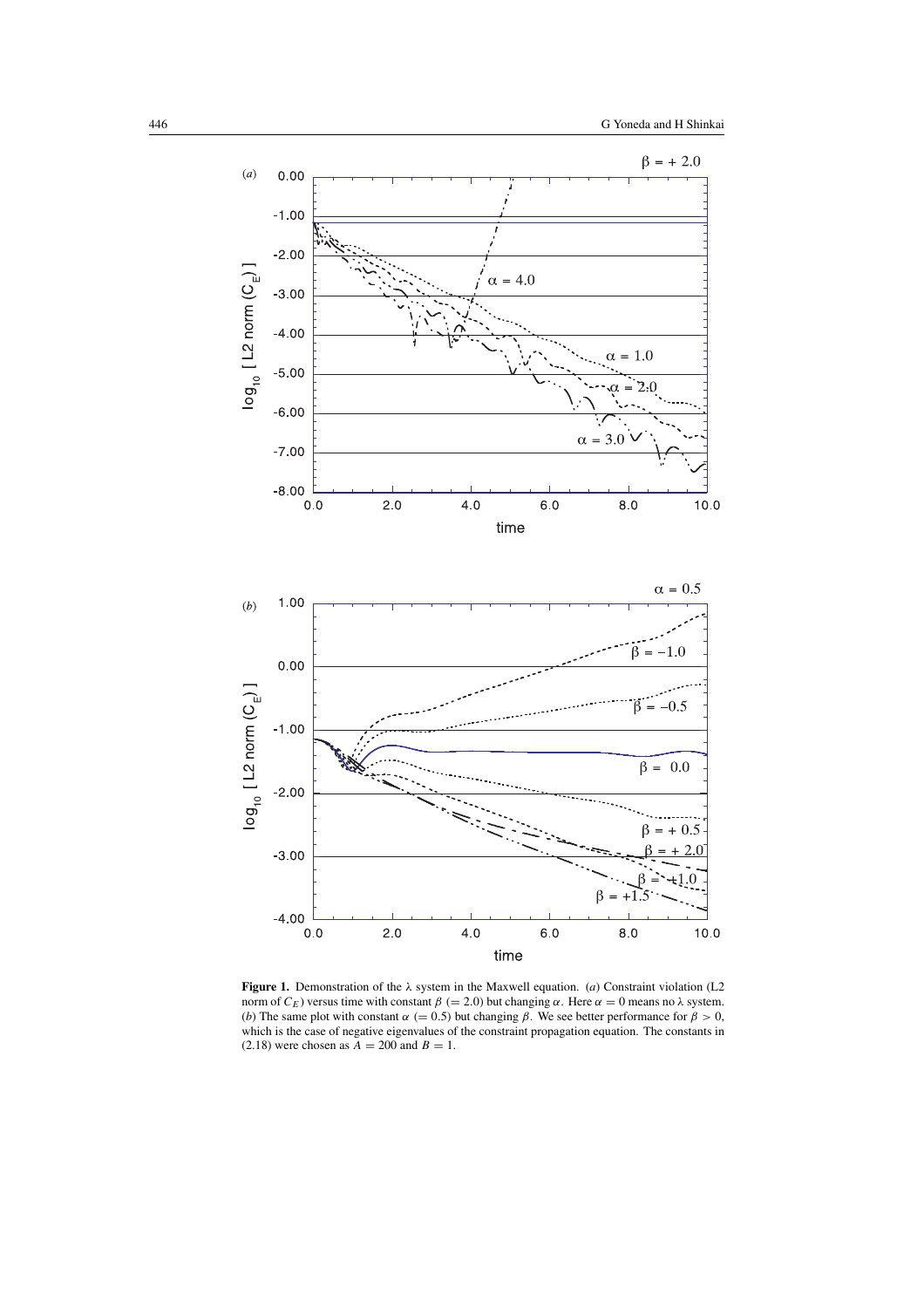while figure 1(*b*) is for changing  $\beta$  with  $\alpha = 0.5$ . Here, we simply use  $\alpha := \alpha_1 = \alpha_2$  and  $\beta := \beta_1 = \beta_2$ . We see better performance for  $\beta > 0$  (figure 1(*b*)), which is the case of negative eigenvalues of the constraint propagation equation. We also see the that system will diverge for large  $\alpha$  (figure 1(*b*)). The upper bound of  $\alpha$  can be explained by the violation of the Courant–Friedrich–Lewy (CFL) condition, where the characteristic speed comes from the flux term of the dynamical equations (2.15).

#### *2.3. Example 2: Einstein equations (Ashtekar equations)*

The second demonstration is of the vacuum Einstein equations in Ashtekar's connection formalism [7].

Before going through the  $\lambda$  system, we will briefly outline the equations. The fundamental Ashtekar variables are the densitized inverse triad,  $\tilde{E}_a^i$ , and the  $SO(3, C)$  self-dual connection,  $A_i^a$ , where the indices i, j, ... indicate the 3-spacetime, and a, b, ... is for  $SO(3)$  space. The total four-dimensional spacetime is described together with the gauge variables  $N$ ,  $N^i$ ,  $\mathcal{A}_0^a$ , which we call the densitized lapse function, shift vector and the triad lapse function. Since the Hilbert action takes the form

$$
S = \int d^4x \left[ (\partial_t \mathcal{A}_i^a) \tilde{E}_a^i + N \mathcal{C}_H + N^i \mathcal{C}_{Mi} + \mathcal{A}_0^a \mathcal{C}_{Ga} \right],
$$
 (2.20)

the system has three constraint equations,  $C_H \approx C_{Mi} \approx C_{Ga} \approx 0$ , which are called the Hamiltonian, momentum and Gauss constraint equation, respectively. They are written as

$$
\mathcal{C}_H := (i/2) \epsilon^{ab}{}_c \, \tilde{E}^i_a \tilde{E}^j_b F^c_{ij},\tag{2.21}
$$

$$
\mathcal{C}_{Mi} := -F_{ij}^a \tilde{E}_a^j,\tag{2.22}
$$

$$
\mathcal{C}_{Ga} := \mathcal{D}_i \tilde{E}_a^i,\tag{2.23}
$$

where  $F^a_{\mu\nu} := 2\partial_{[\mu}A^a_{\nu]} - i\epsilon^a{}_{bc} A^b_{\mu}A^c_{\nu}$  is the curvature 2-form and  $\mathcal{D}_i\tilde{E}^j_a := \partial_i\tilde{E}^j_a - i\epsilon_{ab}{}^c A^b_i\tilde{E}^j_c$ . The original dynamical equation for  $(\tilde{E}_a^i, A_i^a)$  constitutes a weakly hyperbolic form,

$$
\partial_t \tilde{E}_a^i = -i \mathcal{D}_j (\epsilon^{cb}{}_a \, N \tilde{E}_c^j \tilde{E}_b^i) + 2 \mathcal{D}_j (N^{[j} \tilde{E}_a^i) + i \mathcal{A}_0^b \epsilon_{ab}^c \, \tilde{E}_c^i, \tag{2.24}
$$

$$
\partial_t \mathcal{A}_i^a = -i \epsilon^{ab}{}_c \, N \tilde{E}_b^j F_{ij}^c + N^j F_{ji}^a + \mathcal{D}_i \mathcal{A}_0^a \tag{2.25}
$$

where  $\mathcal{D}_j X_a^{ji} := \partial_j X_a^{ji} - i \epsilon_{ab}{}^c \mathcal{A}_j^b X_c^{ji}$ , for  $X_a^{ij} + X_a^{ji} = 0$ . It is also possible to express (2.24) and (2.25) to reveal symmetric hyperbolicity [10, 11]. For more detailed definitions and our notation, please see appendix A of our paper I [1].

*2.3.1.* λ *system for controlling constraint violations.* Here, we only consider the λ system which controls the violation of the constraint equations. In [9], we have also discussed an advanced version of the  $\lambda$  system which controls the violations of the reality condition.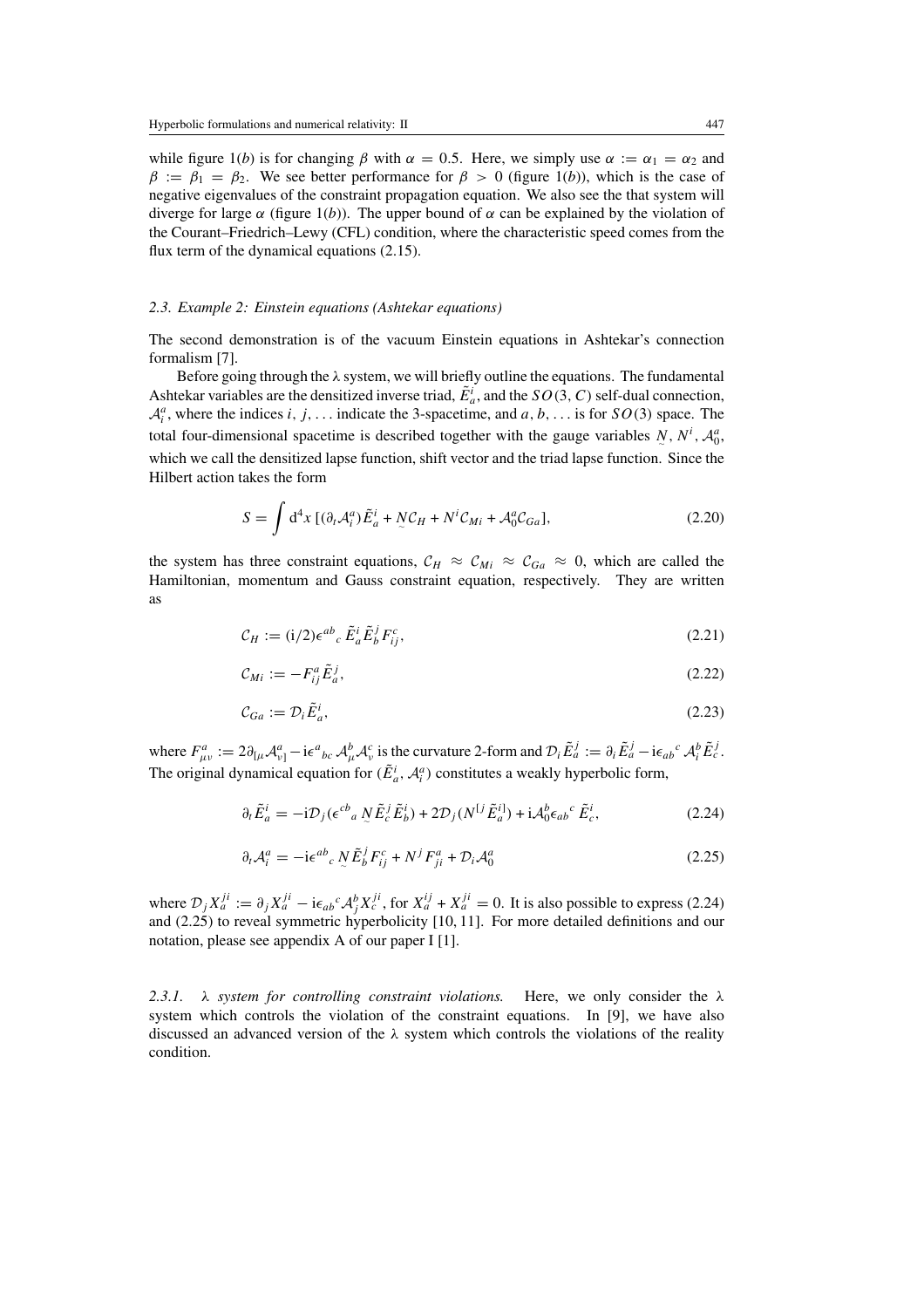We introduce new variables ( $\lambda$ ,  $\lambda$ <sub>i</sub>,  $\lambda$ <sub>a</sub>), obeying the dissipative evolution equations,

$$
\partial_t \lambda = \alpha_1 C_H - \beta_1 \lambda, \tag{2.26}
$$

$$
\partial_t \lambda_i = \alpha_2 \tilde{C}_{Mi} - \beta_2 \lambda_i, \qquad (2.27)
$$

$$
\partial_t \lambda_a = \alpha_3 C_{Ga} - \beta_3 \lambda_a, \tag{2.28}
$$

where  $\alpha_i \neq 0$  (possibly complex) and  $\beta_i > 0$  (real) are constants.

If we take  $y_\alpha := (\tilde{E}_a^i, \tilde{\mathcal{A}}_i^a, \lambda, \lambda_i, \lambda_a)$  as a set of dynamical variables, then the principal part of  $(2.26)$ – $(2.28)$  can be written as

$$
\partial_t \lambda \cong -i\alpha_1 \epsilon^{bcd} \tilde{E}_c^j \tilde{E}_d^l (\partial_l \mathcal{A}_j^b), \tag{2.29}
$$

$$
\partial_t \lambda_i \cong \alpha_2 [-e\delta_i^l \tilde{E}_b^j + e\delta_i^j \tilde{E}_b^l](\partial_l \mathcal{A}_j^b), \tag{2.30}
$$

$$
\partial_t \lambda_a \cong \alpha_3 \partial_t \tilde{E}_a^l. \tag{2.31}
$$

The characteristic matrix of the system  $u_\alpha$  is not Hermitian. However, if we modify the right-hand side of the evolution equation of  $(\tilde{E}_a^i, \mathcal{A}_i^a)$ , then the set becomes a symmetric hyperbolic system. This is done by adding  $\bar{\alpha}_3\gamma^{il}(\partial_l\lambda_a)$  to the equation of  $\partial_t \tilde{E}^i_a$ , and by adding  $i\bar{\alpha}_1 \epsilon^a{}_c{}^d \tilde{E}^c_i \tilde{E}^l_d(\partial_l \lambda) + \bar{\alpha}_2(-e\gamma^{lm}\tilde{E}^a_i + e\delta^m_i \tilde{E}^{la})(\partial_l \lambda_m)$  to the equation of  $\partial_t \mathcal{A}^a_i$ . The final principal part is then written as

$$
\partial_t \begin{pmatrix} E_a^i \\ \mathcal{A}_i^a \\ \lambda \\ \lambda_i \\ \lambda_a \end{pmatrix}
$$

 $\sim$ .

$$
\approx \begin{pmatrix}\n\mathcal{M}_a^{l}{}_{a}^{b}{}_{j} & 0 & 0 & 0 & \bar{\alpha}_3 \gamma^{il} \delta_a{}^{b} \\
0 & \mathcal{N}_a^{l}{}_{b}{}^{j} & i\bar{\alpha}_1 \epsilon^a{}_c{}^d \tilde{E}_i^c \tilde{E}_d^l & \bar{\alpha}_2 e(\delta_i^j \tilde{E}^{la} - \gamma^{lj} \tilde{E}_i^a) & 0 \\
0 & -i\alpha_1 \epsilon_b{}^{cd} \tilde{E}_c^j \tilde{E}_d^l & 0 & 0 & 0 \\
0 & \alpha_2 e(\delta_i^j \tilde{E}_b^l - \delta_i^l \tilde{E}_b^j) & 0 & 0 & 0 \\
\alpha_3 \delta_a^b \delta_j^l & 0 & 0 & 0 & 0 \\
\chi_{b} & \chi_{b} & \chi_{b} & \chi_{b} & \chi_{b} & \chi_{b} & \chi_{b} & \chi_{b} & \chi_{b} & \chi_{b} & \chi_{b} & \chi_{b} \chi_{b} & \chi_{b} & \chi_{b} & \chi_{b} & \chi_{b} & \chi_{b} \chi_{b} & \chi_{b} & \chi_{b} & \chi_{b} & \chi_{b} & \chi_{b} & \chi_{b} & \chi_{b} & \chi_{b} & \chi_{b} & \chi_{b} & \chi_{b} & \chi_{b} & \chi_{b} & \chi_{b} & \chi_{b} & \chi_{b} & \chi_{b} & \chi_{b} & \chi_{b} & \chi_{b} & \chi_{b} & \chi_{b} & \chi_{b} & \chi_{b} & \chi_{b} & \chi_{b} & \chi_{b} & \chi_{b} & \chi_{b} & \chi_{b} & \chi_{b} & \chi_{b} & \chi_{b} & \chi_{b} & \chi_{b} & \chi_{b} & \chi_{b} & \chi_{b} & \chi_{b} & \chi_{b} & \chi_{b} & \chi_{b} & \chi_{b} & \chi_{b} & \chi_{b} & \chi_{b} & \chi_{b} & \chi_{b} & \chi_{b} & \chi_{b} & \chi_{b} & \chi_{b} & \chi_{b} & \chi_{b} & \chi_{b} & \chi_{b} & \chi_{b} & \chi_{b} & \chi_{b} & \chi_{b} & \chi_{b} & \chi_{b} & \chi_{
$$

where

$$
\mathcal{M}^{labij} = i\epsilon^{abc} N_c \tilde{E}_c^l \gamma^{ij} + N^l \gamma^{ij} \delta^{ab},\tag{2.33}
$$

$$
\mathcal{N}^{labij} = \mathrm{i} \mathcal{N} (\epsilon^{abc} \tilde{E}_c^j \gamma^{li} - \epsilon^{abc} \tilde{E}_c^l \gamma^{ji} - e^{-2} \tilde{E}^{ia} \epsilon^{bcd} \tilde{E}_c^j \tilde{E}_d^l - e^{-2} \epsilon^{acd} \tilde{E}_d^i \tilde{E}_c^l \tilde{E}^{jb}
$$

$$
+ e^{-2} \epsilon^{acd} \tilde{E}_d^i \tilde{E}_c^j \tilde{E}^{lb}) + N^l \delta^{ab} \gamma^{ij}.
$$
(2.34)

Clearly, the solution  $(\tilde{E}_a^i, \mathcal{A}_i^a, \lambda, \lambda_i, \lambda_a) = (\tilde{E}_a^i, \mathcal{A}_i^a, 0, 0, 0)$  represents the original solution of the Ashtekar system.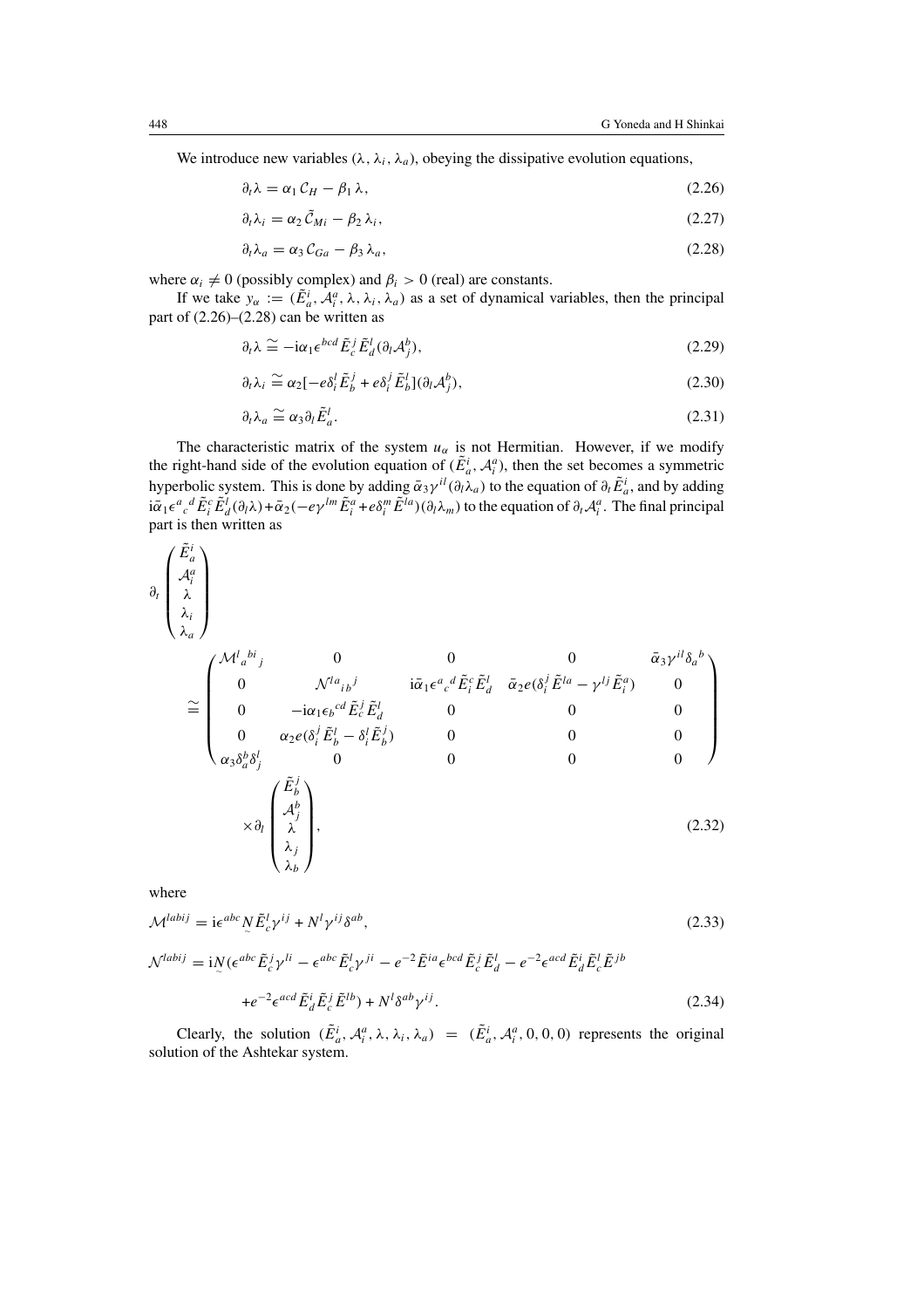*2.3.2. Analysis of eigenvalues.* After linearizing and taking the Fourier transformation (2.7), the propagation equation of the constraints  $(C_H, \tilde{C}_{Mi}, C_{Ga})$  and  $(\lambda, \lambda_i, \lambda_a)$  is written as

$$
\partial_{t} \begin{pmatrix} \hat{C}_{H} \\ \hat{C}_{Ga} \\ \hat{\lambda}_{\hat{\alpha}} \\ \hat{\lambda}_{\hat{\alpha}} \end{pmatrix}
$$
\n
$$
= \begin{pmatrix}\n0 & -ik_{j} & 0 & -2\bar{\alpha}_{1}k_{m}k^{m} & 0 & 0 \\
-ik_{i} & k_{m}\epsilon^{m}{}_{j} & 0 & 0 & -\bar{\alpha}_{2}(k_{i}k^{j} + k_{m}k^{m}\delta_{i}^{j}) & 0 \\
0 & -2\delta_{a}^{b} & \epsilon^{m}{}_{a}k_{m} & 2i\bar{\alpha}_{1}k_{a} & \bar{\alpha}_{2}\epsilon^{amj}k_{m} & -\bar{\alpha}_{3}k_{m}k^{m}\delta_{a}^{b} \\
\alpha_{1} & 0 & 0 & -\beta_{1} & 0 & 0 \\
0 & \alpha_{2}\delta_{i}^{j} & 0 & 0 & -\beta_{2}\delta_{i}^{j} & 0 \\
0 & 0 & \alpha_{3}\delta_{a}^{b} & 0 & 0 & -\beta_{3}\delta_{a}^{b}\n\end{pmatrix}
$$
\n
$$
\times \begin{pmatrix}\n\hat{C}_{H} \\
\hat{C}_{Gb} \\
\hat{\lambda}_{j} \\
\hat{\lambda}_{j}\n\end{pmatrix}.
$$
\n(2.35)

In order to link the discussion with our later demonstration in the plane-symmetric spacetime, here we only consider the Fourier component of  $k_i = (1, 0, 0)$  for simplicity. The eigenvalues,  $E_i$  ( $i = 1, ..., 14$ ), of the characteristic matrix of (2.35) can be written explicitly as

$$
(E_1, ..., E_{10}) = \begin{cases}\n-\frac{1}{2}\beta_3 \pm \frac{1}{2}\sqrt{\beta_3^2 - 4|\alpha_3|^2}, \\
-\frac{1}{2}(i + \beta_3) \pm \frac{1}{2}\sqrt{-1 - 4|\alpha_3|^2 - 2i\beta_3 + \beta_3^2}, \\
-\frac{1}{2}(-i + \beta_3) \pm \frac{1}{2}\sqrt{-1 - 4|\alpha_3|^2 - 2i\beta_3 + \beta_3^2}, \\
-\frac{1}{2}(i + \beta_2) \pm \frac{1}{2}\sqrt{-1 - 4|\alpha_2|^2 - 2i\beta_2 + \beta_2^2}, \\
-\frac{1}{2}(-i + \beta_2) \pm \frac{1}{2}\sqrt{-1 - 4|\alpha_2|^2 - 2i\beta_2 + \beta_2^2}\n\end{cases}
$$

and as solutions  $(E_{11},\ldots,E_{14})$  of the quartic equation  $x^4 + (\beta_2 + \beta_1)x^3 + (2|\alpha_1|^2 + 2|\alpha_2|^2 + 1 + \beta_1\beta_2)x^2 + (2|\alpha_2|^2\beta_1 + \beta_2 + \beta_1 + 2|\alpha_1|^2\beta_2)x$  $+(\beta_1\beta_2 + 4|\alpha_1|^2|\alpha_2|^2) = 0,$  (2.36)

where  $|\alpha_i|^2 = \alpha_i \bar{\alpha}_i$ . We omit the explicit expressions of  $E_{11}, \ldots, E_{14}$  in order to save space. A possible set of conditions on  $\alpha_{\rho}$ ,  $\beta_{\rho}$  ( $\rho = 1, 2, 3$ ) for Re  $e(E_i) < 0$  are

$$
\alpha_{\rho} \neq 0 \qquad \text{and} \qquad \beta_{\rho} > 0. \tag{2.37}
$$

This is true (necessary and sufficient) for  $E_1, \ldots, E_{10}$ , and also plausible for  $E_{11}, \ldots, E_{14}$  as far as our numerical evaluation tells us (see figure 2).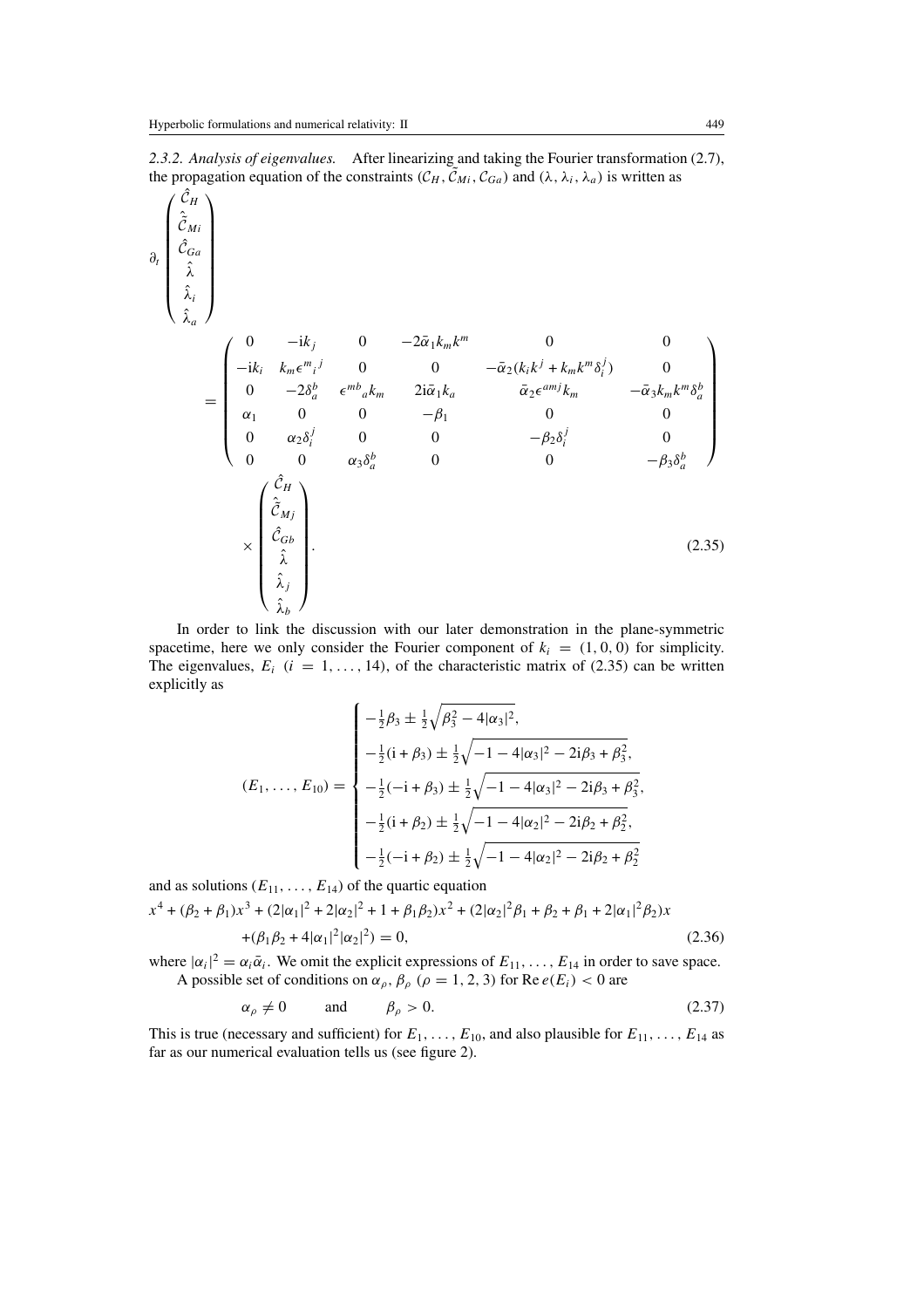

**Figure 2.** Example of eigenvalues of the system  $(2.35)$ . We plot the eigenvalue which has the maximum real part between four of them, for the case of fixing  $\alpha_1 = \alpha_2 = 1$  and changing  $\beta_1$ and  $\beta_2$ . We see that our desired condition, 'all negative real eigenvalues', is available when the combinations produce the full curves. That is, when both  $\beta$  take large positive values.

*2.3.3. Numerical demonstration.* In this subsection, we demonstrate that the λ system for the Ashtekar equation actually works as expected.

The model we present here is gravitational wave propagation in a planar spacetime under periodic boundary conditions. We perform a full numerical simulation using Ashtekar's variables. We prepare two +-mode strong pulse waves initially by solving the ADM Hamiltonian constraint equation, using the York–O'Murchadha conformal approach. Then we transform the initial Cauchy data (3-metric and extrinsic curvature) into the connection variables,  $(\tilde{E}_a^i, \mathcal{A}_i^a)$ , and evolve them using the dynamical equations. For the presentation in this paper, we apply the geodesic slicing condition (ADM lapse  $N = 1$ , with zero shift and zero triad lapse). We have used both the Brailovskaya integration scheme, which is a secondorder predictor–corrector method, and the so-called iterative Crank–Nicholson integration scheme for numerical time evolutions. The details of the numerical method are described in paper I [1], where we also described how our code shows second-order convergence behaviour.

In order to show the expected 'stabilization behaviour' clearly, we artificially add an error in the middle of the time evolution. More specifically, we set our initial guess 3-metric as

$$
\hat{\gamma}_{ij} = \begin{pmatrix} 1 & 0 & 0 \\ \text{sym} & 1 + K(e^{-(x-L)^2} + e^{-(x+L)^2}) & 0 \\ \text{sym} & \text{sym} & 1 - K(e^{-(x-L)^2} + e^{-(x+L)^2}) \end{pmatrix},
$$
(2.38)

in the periodically bounded region  $x = [-5, +5]$ , and added an artificial inconsistent rescaling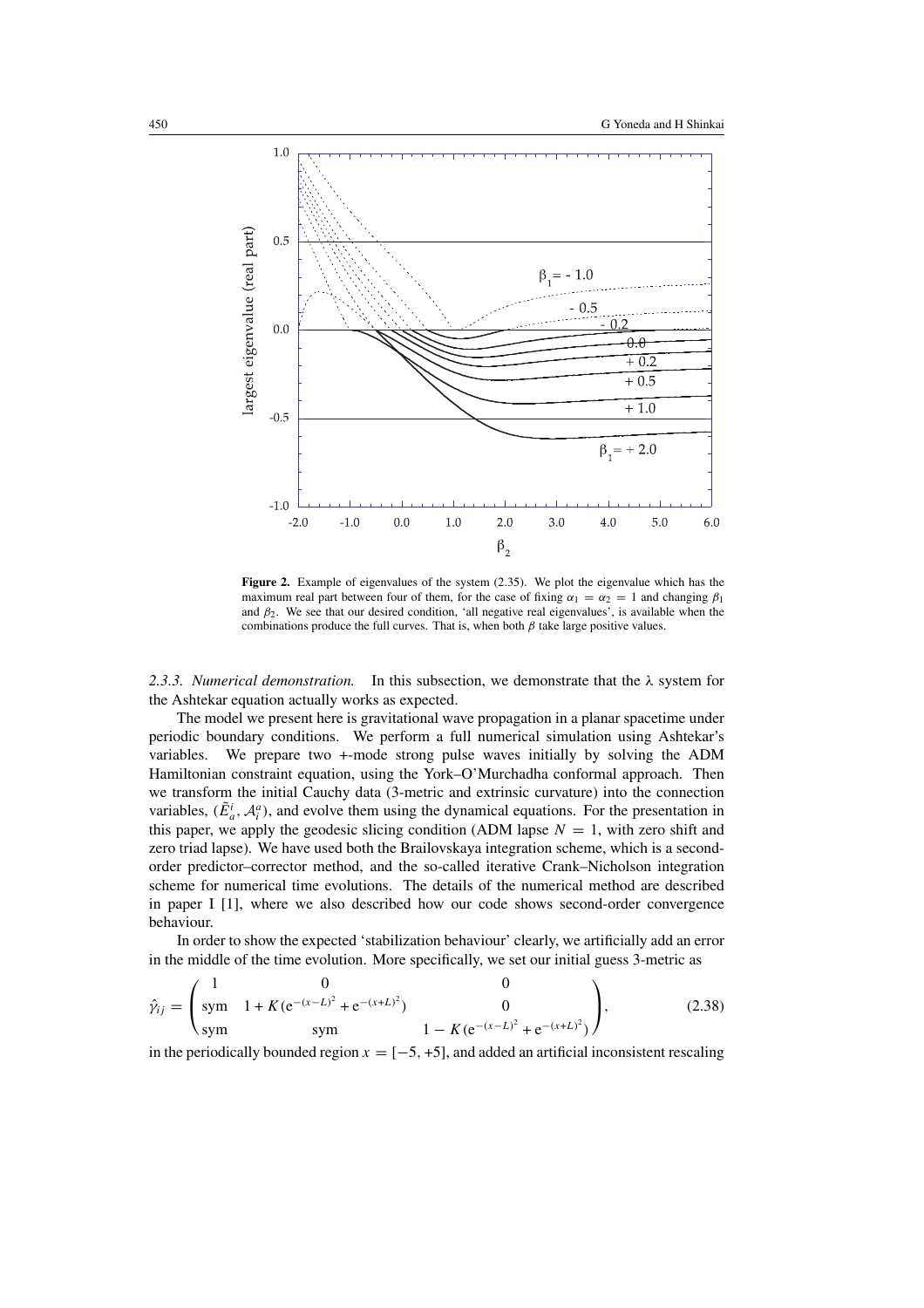

**Figure 3.** Demonstration of the λ system in the Ashtekar equation. We plot the violation of the constraint (the L2 norm of the Hamiltonian constraint equation,  $C_H$ ) for the cases of plane-wave propagation under the periodic boundary. To see the effect more clearly, we added an artificial error at  $t = 6$ . Part (*a*) shows how the system goes bad depending on the amplitude of artificial error. The error was of the form  $A_y^2 \rightarrow A_y^2(1 + \text{ error})$ . All the curves are of the evolution of Ashtekar's original equation (no  $\lambda$  system). Part (*b*) shows the effect of the  $\lambda$  system. All the curves have 20% error amplitude, but show the difference of the evolution equations. The full curve is for Ashtekar's original equation (the same as in (*a*)), the dotted curve is for the strongly hyperbolic Ashtekar equation. Other curves are of λ systems, which produce a better performance than that of the strongly hyperbolic system.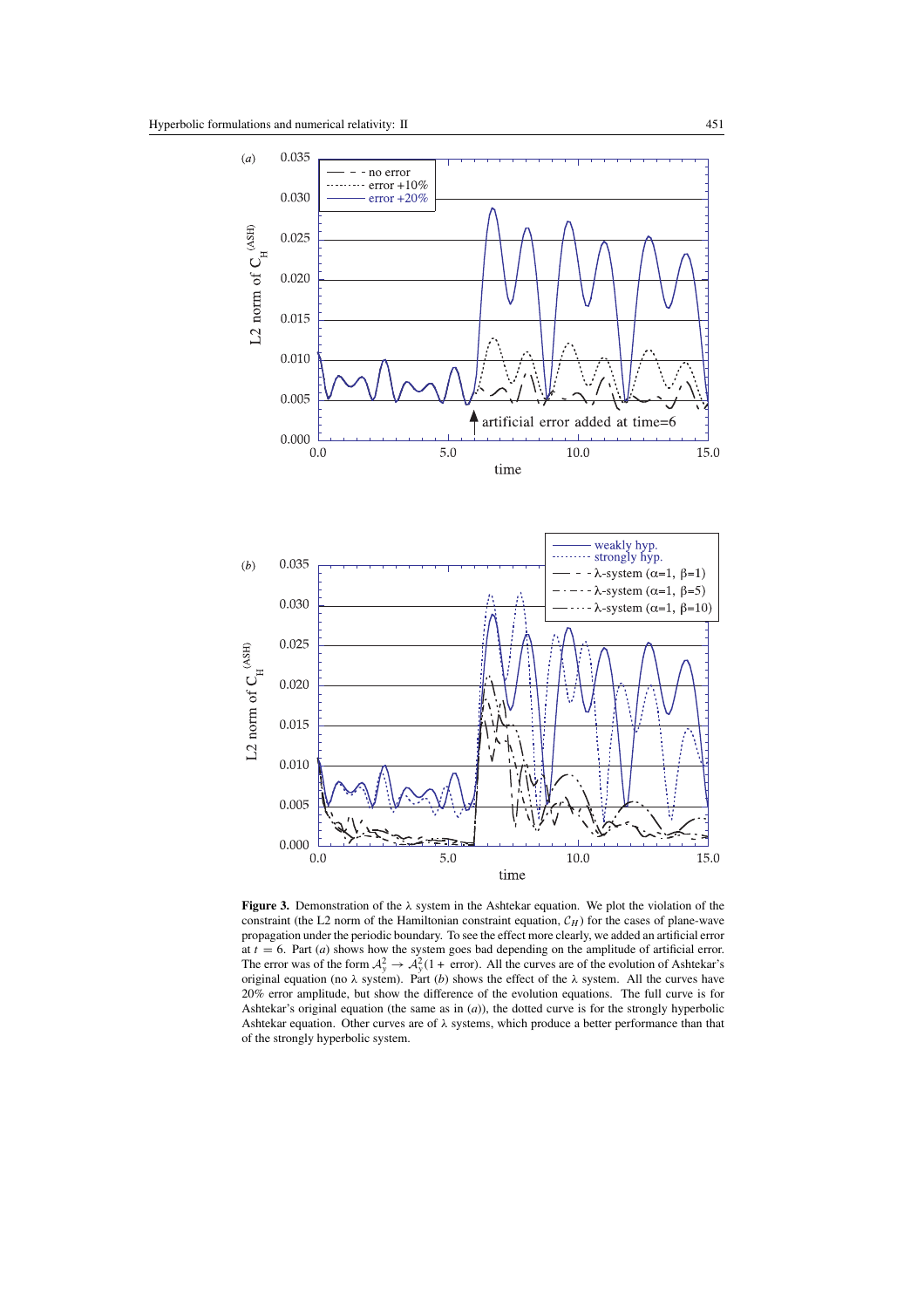once at time  $t = 6$  for the  $\mathcal{A}_y^2$  component as  $\mathcal{A}_y^2 \to \mathcal{A}_y^2(1 + \text{error})$ . Here K and L are constants and we set  $K = 0.3$  and  $L = 2.5$  for the plots.

Figure 3(*a*) shows how the violation of the Hamiltonian constraint equation,  $C_H$ , becomes worse depending on the error term. The oscillation of the L2 norm  $C_H$  in the figure due to the pulse waves collide periodically in the numerical region. We, then, fix the error term as a 20% spike, and try to evolve the same data in different equations of motion, i.e. the original Ashtekar equation (full curve in figure 3(*b*)), the strongly hyperbolic version of Ashtekar's equation (dotted curve) and the above  $\lambda$  system equation (other curves) with different  $\beta s$  but the same  $\alpha$ . As we expected, all the  $\lambda$  system cases result in reducing the Hamiltonian constraint errors.

#### *2.4. Remarks for the* λ *system*

In the previous subsections, we showed that the  $\lambda$  system works as we expected. The system evolves into a constraint surface asymptotically even if we added an error artificially. However, the  $\lambda$  system cannot be introduced generally, because (a) the construction of the  $\lambda$  system requires that the original dynamical equation be in symmetric hyperbolic form, which is quite restrictive for the Einstein equations, and (b) the system requires many additional variables and we also need to evaluate all the constraint equations at every time step, which is a hard computational task. Moreover, it is not clear that the  $\lambda$  system can control constraint equations which do not have any spatial differential terms (e.g. the primary metric reality condition in the Ashtekar formulation<sup>3</sup>).

Next, we propose an alternative system which also enables us to control the violation of the constraint equations, but is robust for the above points.

## **3. Asymptotically constrained system 2: adjusted system**

Here we propose another approach to obtaining stable evolutions, which we call the 'adjusted system'. The essential procedure is to add constraint terms to the right-hand side of the dynamical equations with multipliers, and to choose the multipliers so that the adjusted equations decrease the violation of constraints during time evolution. This system has several advantages over the previous  $\lambda$  system.

### *3.1. 'Adjusted system'*

The actual procedure for constructing an adjusted system is as follows.

(1) Prepare a set of evolution equations for dynamical variables and the first-class constraints which describe the problem. It is not required that the system be in the first-order form or hyperbolic form. However, here we start from the same form with (2.1) and (2.2). We repeat them as

$$
\partial_t u^\gamma = A^{i\gamma}{}_\delta \partial_i u^\delta + B^\gamma,\tag{3.1}
$$

$$
\partial_t C^\rho = D^{i\rho}{}_\sigma \partial_i C^\sigma + E^\rho{}_\sigma C^\sigma,\tag{3.2}
$$

where  $A(u(x^{i}))$  is not required to form a symmetric or Hermitian matrix.

<sup>&</sup>lt;sup>3</sup> This statement is not inconsistent with our previous work [9], in which we also proposed a  $\lambda$  system that can control the *secondary triad* reality condition.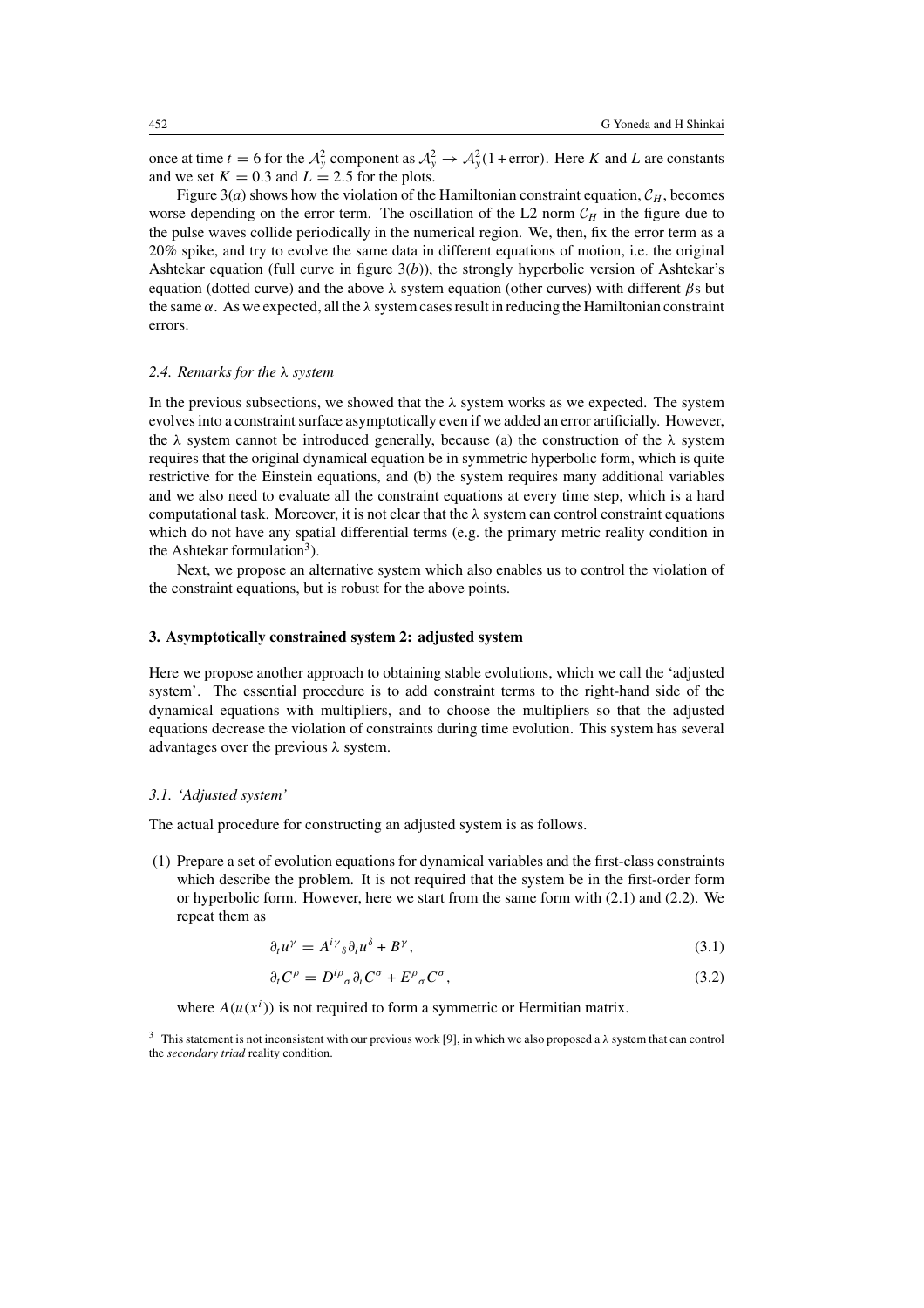(2) Add the constraint terms,  $C^{\rho}$  (and/or their derivatives) to the dynamical equation (3.1) with multipliers  $\kappa$ ,

$$
\partial_t u^\gamma = A^{i\gamma}{}_\delta \partial_i u^\delta + B^\gamma + \kappa^\gamma_\rho C^\rho + \kappa^{\gamma i}_\rho \partial_i C^\rho. \tag{3.3}
$$

We call the added terms,  $\kappa_p^{\gamma} C^{\rho}$  and/or  $\kappa_p^{\gamma i} \partial_i C^{\rho}$ , 'adjusted terms', and leave  $\kappa_p^{\gamma}$  and  $\kappa_p^{\gamma i}$ unspecified for the moment. Because of these adjusted terms, the original constraint propagation equations, (3.2), must also be adjusted:

$$
\partial_t C^\rho = D^{i\rho}{}_\sigma \partial_i C^\sigma + E^\rho{}_\sigma C^\sigma + F^{ij\rho}{}_\sigma \partial_i \partial_j C^\sigma + G^{i\rho}{}_\sigma \partial_i C^\sigma + H^\rho{}_\sigma C^\sigma. \tag{3.4}
$$

The last three terms are due to the adjusted terms.

(3) Specify the multipliers  $\kappa$ , by evaluating the eigenvalues that appear on the right-hand side of  $(3.4)$ . Practically, by taking the Fourier transformation  $(2.7)$ , we can reduce  $(3.4)$  to a homogeneous form,

$$
\partial_t \hat{C}^\rho = (\mathrm{i} k_i D^{i\rho}{}_\sigma + E^\rho{}_\sigma - k_i k_j F^{ij\rho}{}_\sigma + \mathrm{i} k_i G^{i\rho}{}_\sigma + H^\rho{}_\sigma) \hat{C}^\sigma. \tag{3.5}
$$

We then take a linearization against a certain background spacetime,

$$
\partial_t {}^{(1)}\hat{C}^\rho = (\mathrm{i} k_i {}^{(0)}D^{i\rho}{}_\sigma + {}^{(0)}E^\rho{}_\sigma - k_i k_j {}^{(0)}F^{ij\rho}{}_\sigma + \mathrm{i} k_i {}^{(0)}G^{i\rho}{}_\sigma + {}^{(0)}H^\rho{}_\sigma) {}^{(1)}\hat{C}^\sigma, \tag{3.6}
$$

(here  $(n)$  indicates the order in linearization) and evaluate the eigenvalues of the coefficient matrix in  $(3.6)$ .

For this process, we propose two guidelines.

- (a) The first one is to obtain the *negative* real part of the eigenvalues. This is from the same principle in the  $\lambda$  system when we specified  $\alpha$  and  $\beta$ , in order to force the system to approach the constraint surface asymptotically. Provided that we obtain  $\kappa$  which produces all the negative real part eigenvalues, the Fourier component  $\hat{C}$  decays to zero in time evolution, and so does the original constraint term C.
- (b) An alternative guideline is to obtain as many *non-zero* eigenvalues as one can. More precisely, this case is supposed to have *pure imaginary* eigenvalues. In such a case, the constraint propagation equations (e.g.  $\partial_t \hat{C} = \pm i \hat{k} \hat{C}$ ) behave like the normal wave equations in its original component (e.g.  $\partial_t C = \pm \partial_x C$ ), and its stability can be discussed using von Neumann stability analysis. As is well known, stability depends on the choice of numerical integration scheme, but it is also certain that we can control (or decrease) the amplitude of the constraint terms.

The advantage of this adjusted system is that we do not need to add variables to the fundamental set, while the above first guideline (3a) is the same mechanism as applied for the λ system. We note that the *non-zero* eigenvalue feature was conjectured in Alcubierre *et al* [15] in order to show the advantage of the conformally scaled ADM system, but the discussion there is of dynamical equations and not of constraint propagation equations.

Guideline (3b) is obtained heuristically as we will show in figure 5 that a system with three zero eigenvalues is more stable than one with five. However, we conjecture that systems with non-zero (or pure-imaginary) eigenvalues in their constraint propagation equations have more dissipative features than that of the zero-eigenvalue system. This is from the von Neumann stability analysis, evaluating dynamical variables with the finite-differenced quantities (see appendix B for more details).

We note that adding constraint terms to the dynamical equations is not a new idea. For example, Detweiler [12] applied this procedure to the ADM equations and used the finiteness of the norm to obtain a new system. This is also one of the standard procedures for constructing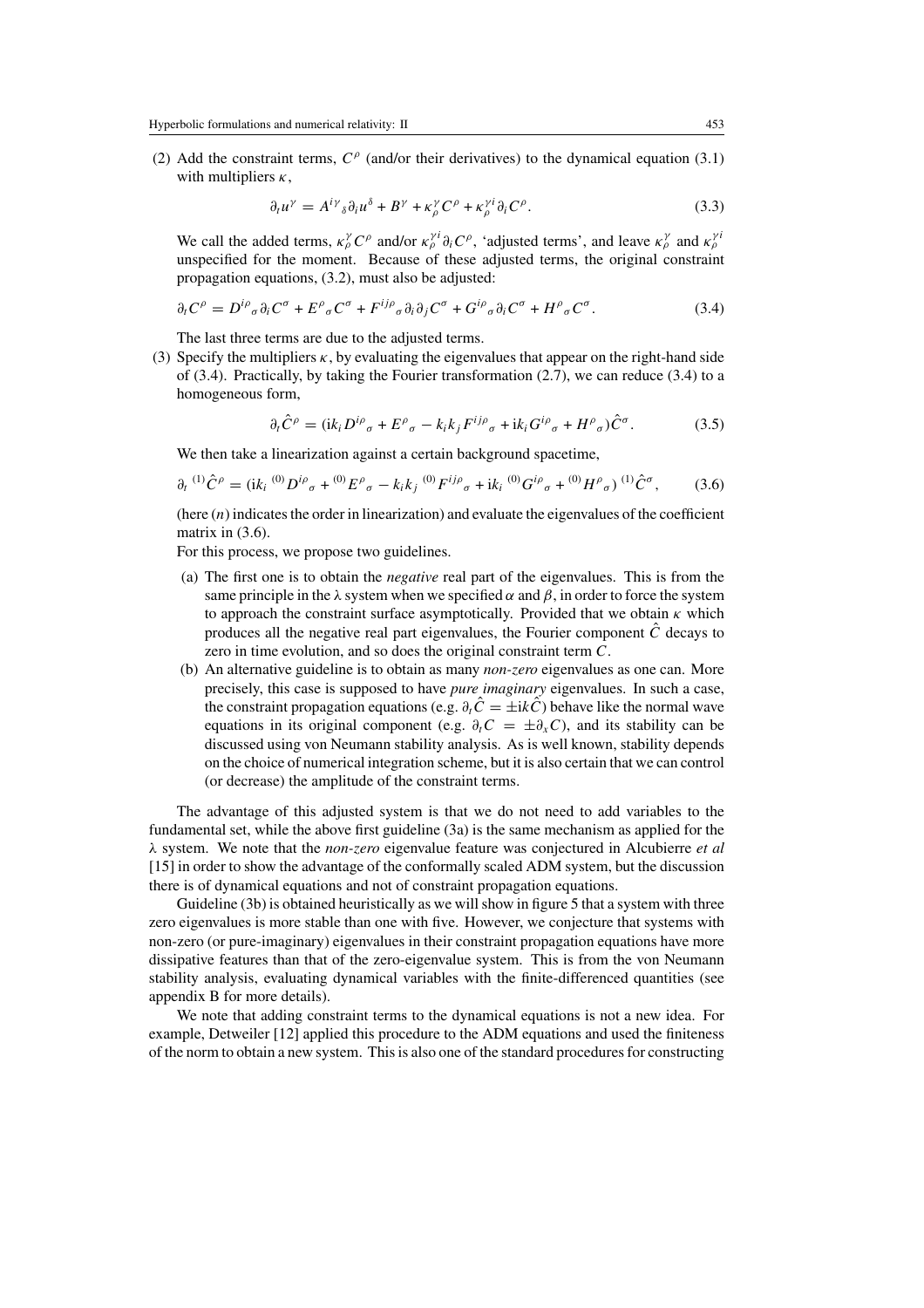a symmetric hyperbolic system (e.g. [2–5, 10]). We believe, however, that the above guidelines yield the essential mechanism for our purpose of constructing a stable dynamical system.

In the following subsections and appendix A, we demonstrate that this adjusted system actually works as desired in the Maxwell system and in the Ashtekar system of the Einstein equations, in which the above two guidelines are applied, respectively.

#### *3.2. Example 1: Maxwell equations*

*3.2.1. Adjusted system.* Here we again consider the Maxwell equations (2.9)–(2.11). We start from the adjusted dynamical equations

$$
\partial_t E_i = c \epsilon_i{}^{jk} \partial_j B_k + P_i C_E + p^j{}_i (\partial_j C_E) + Q_i C_B + q^j{}_i (\partial_j C_B), \tag{3.7}
$$

$$
\partial_t B_i = -c\epsilon_i{}^{jk}\partial_j E_k + R_i C_E + r^j{}_i(\partial_j C_E) + S_i C_B + s^j{}_i(\partial_j C_B),\tag{3.8}
$$

where P, O, R, S, p, q, r and s are multipliers. These dynamical equations adjust the constraint propagation equations as

$$
\partial_t C_E = (\partial_i P^i) C_E + P^i (\partial_i C_E) + (\partial_i Q^i) C_B + Q^i (\partial_i C_B)
$$
  
+ 
$$
(\partial_i P^{ji})(\partial_j C_E) + P^{ji} (\partial_i \partial_j C_E) + (\partial_i q^{ji})(\partial_j C_B) + q^{ji} (\partial_i \partial_j C_B),
$$
  

$$
\partial_t C_B = (\partial_i R^i) C_E + R^i (\partial_i C_E) + (\partial_i S^i) C_B + S^i (\partial_i C_B)
$$
 (3.9)

$$
B = (\partial_i R^i) C_E + R^i (\partial_i C_E) + (\partial_i S^i) C_B + S^i (\partial_i C_B)
$$
  
+ 
$$
(\partial_i r^{ji}) (\partial_j C_E) + r^{ji} (\partial_i \partial_j C_E) + (\partial_i s^{ji}) (\partial_j C_B) + s^{ji} (\partial_i \partial_j C_B).
$$
 (3.10)

This will be expressed using Fourier components by

$$
\partial_t \begin{pmatrix} \hat{C}_E \\ \hat{C}_B \end{pmatrix} = \begin{pmatrix} \partial_i P^i + i P^i k_i + i k_j (\partial_i p^{ji}) - k_i k_j p^{ji} & \partial_i Q^i + i Q^i k_i + i k_j (\partial_i q^{ji}) - k_i k_j q^{ji} \\ \partial_i R^i + i R^i k_i + i k_j (\partial_i r^{ji}) - k_i k_j r^{ji} & \partial_i S^i + i S^i k_i + i k_j (\partial_i s^{ji}) - k_i k_j s^{ji} \end{pmatrix}
$$
  
\n
$$
\times \begin{pmatrix} \hat{C}_E \\ \hat{C}_B \end{pmatrix} =: T \begin{pmatrix} \hat{C}_E \\ \hat{C}_B \end{pmatrix}.
$$
 (3.11)

Assuming the multipliers are constants or functions of  $E$  and  $B$ , we can truncate the principal matrix as

$$
{}^{(0)}T = \begin{pmatrix} iP^{i}k_{i} - k_{i}k_{j}p^{ji} & iQ^{i}k_{i} - k_{i}k_{j}q^{ji} \\ iR^{i}k_{i} - k_{i}k_{j}r^{ji} & iS^{i}k_{i} - k_{i}k_{j}s^{ji} \end{pmatrix},
$$
\n(3.12)

with eigenvalues

$$
\Lambda^{\pm} = \frac{p + s \pm \sqrt{p^2 + 4qr - 2ps + s^2}}{2},\tag{3.13}
$$

where  $p := iP^{i}k_{i} - k_{i}k_{j}p^{ji}$ ,  $q := iQ^{i}k_{i} - k_{i}k_{j}q^{ji}$ ,  $r := iR^{i}k_{i} - k_{i}k_{j}r^{ji}$ ,  $s := iS^{i}k_{i} - k_{i}k_{j}s^{ji}$ .

If we fix  $q = r = 0$ , then  $\Lambda^{\pm} = p$ , s. Furthermore, if we assume  $p^{ji}$ ,  $s^{ji} > 0$ , and set everything else to zero, then  $\Lambda^{\pm} < 0$ , that is we can get all the eigenvalues which have a negative real part. That is, our guideline (a) is satisfied. (Conversely, if we choose  $q = r = 0$ and  $p^{ji}$ ,  $s^{ji}$  < 0, then  $\Lambda^{\pm}$  > 0.)

*3.2.2. Numerical demonstration.* We applied the above adjusted system to the same wave propagation problem as in section 2.2.3. For simplicity, we fix  $\kappa = p^{ij} = s^{ij}$  and set other multipliers equal to zero. In figure 4, we show the L2 norm of the constraint violation as a function of time, with various  $\kappa$ . As was expected, we see better performance for  $\kappa > 0$  (of the system with a negative real part of the constraint propagation equation), while diverging behaviour for  $\kappa < 0$  (of the system with a positive real part of the constraint propagation equation).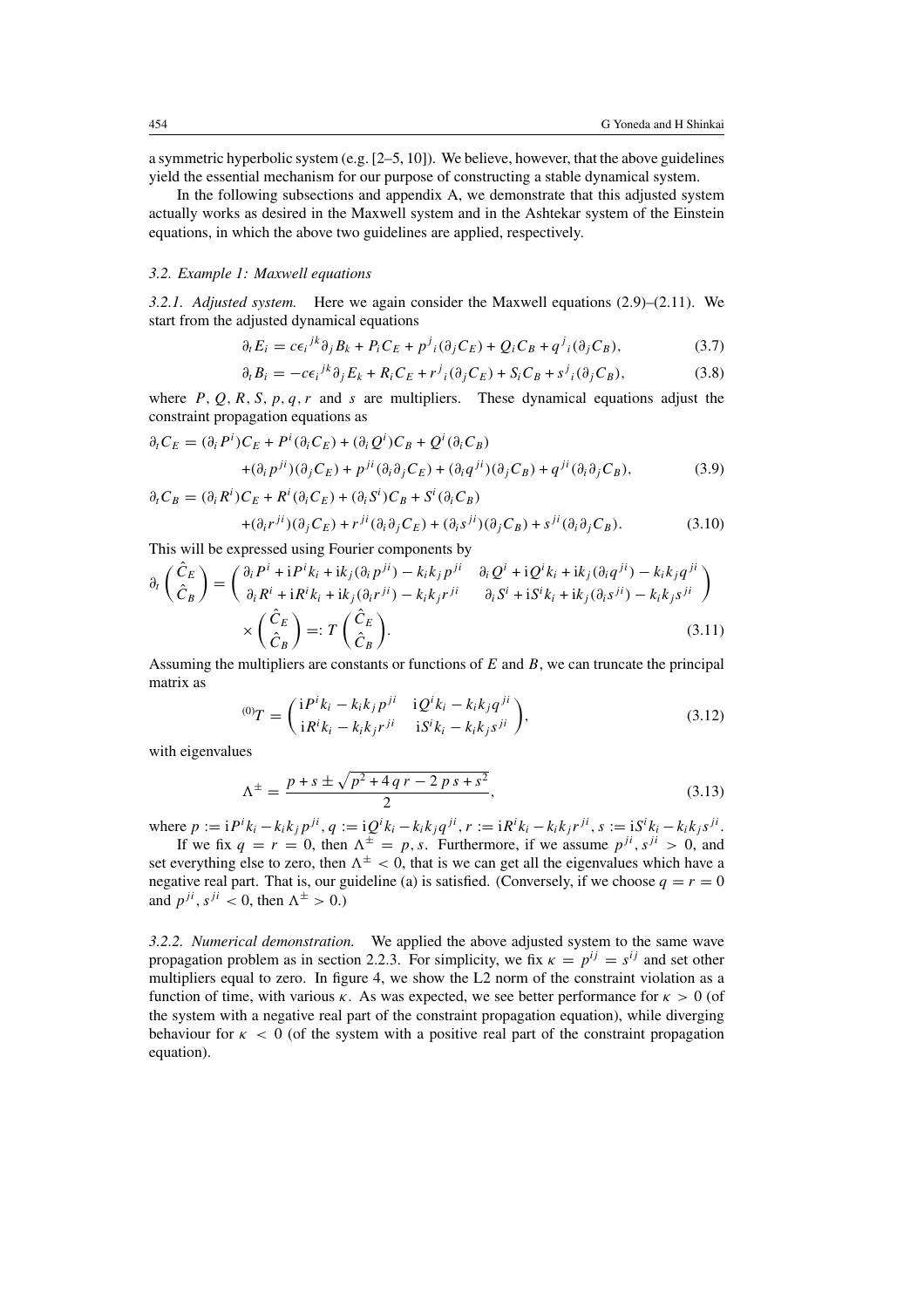

**Figure 4.** Demonstrations of the adjusted system in the Maxwell equation. We perform the same experiments with section 2.2.3 (figure 1). Constraint violation (L2 norm of  $C<sub>E</sub>$ ) versus time are plotted for various  $\kappa (= p^j_i = s^j_i)$ . We see that  $\kappa > 0$  gives a better performance (i.e. negative real part eigenvalues for the constraint propagation equation), while excessively large positive  $\kappa$ makes the system divergent again.

#### *3.3. Example 2: Einstein equations (Ashtekar equations)*

*3.3.1. Adjusted system for controlling constraint violations.* Here we only consider the adjusted system which controls the departures from the constraint surface. In the appendix, we present an advanced system which controls the violation of the reality condition together with a numerical demonstration.

Even if we restrict ourselves to adjusted equations of motion for  $(\tilde{E}^i_a, A^a_i)$  with constraint terms (no adjustment with derivatives of constraints), generally, we could adjust them as

$$
\partial_t \tilde{E}_a^i = -i \mathcal{D}_j (\epsilon^{cb}{}_a \, N \tilde{E}_c^j \tilde{E}_b^i) + 2 \mathcal{D}_j (N^{[j]} \tilde{E}_a^i) + i \mathcal{A}_0^b \epsilon_{ab}{}^c \tilde{E}_c^i + X_a^i \mathcal{C}_H + Y_a^{ij} \mathcal{C}_{Mj} + P_a^{ib} \mathcal{C}_{Gb},
$$
\n(3.14)\n
$$
\partial_t \mathcal{A}_i^a = -i \epsilon^{ab}{}_c \, N \tilde{E}_b^j F_{ij}^c + N^j F_{ji}^a + \mathcal{D}_i \mathcal{A}_0^a + \Lambda N \tilde{E}_i^a + Q_i^a \mathcal{C}_H + R_i^{ja} \mathcal{C}_{Mj} + Z_i^{ab} \mathcal{C}_{Gb},
$$
\n(3.15)

where  $X_a^i$ ,  $Y_a^{ij}$ ,  $Z_i^{ab}$ ,  $P_a^{ib}$ ,  $Q_i^a$  and  $R_i^{aj}$  are multipliers. However, in order to simplify the discussion, we restrict multipliers so as to reproduce the symmetric hyperbolic equations of motion [10, 11], i.e.

$$
X = Y = Z = 0,
$$
  
\n
$$
P_a^{ib} = \kappa_1 (N^i \delta_a^b + i N \epsilon_a^{bc} \tilde{E}_c^i),
$$
  
\n
$$
Q_i^a = \kappa_2 (e^{-2} N \tilde{E}_i^a),
$$
  
\n
$$
R_i^{ja} = \kappa_3 (ie^{-2} N \epsilon_a^{ac} \tilde{E}_i^b \tilde{E}_c^j).
$$
\n(3.16)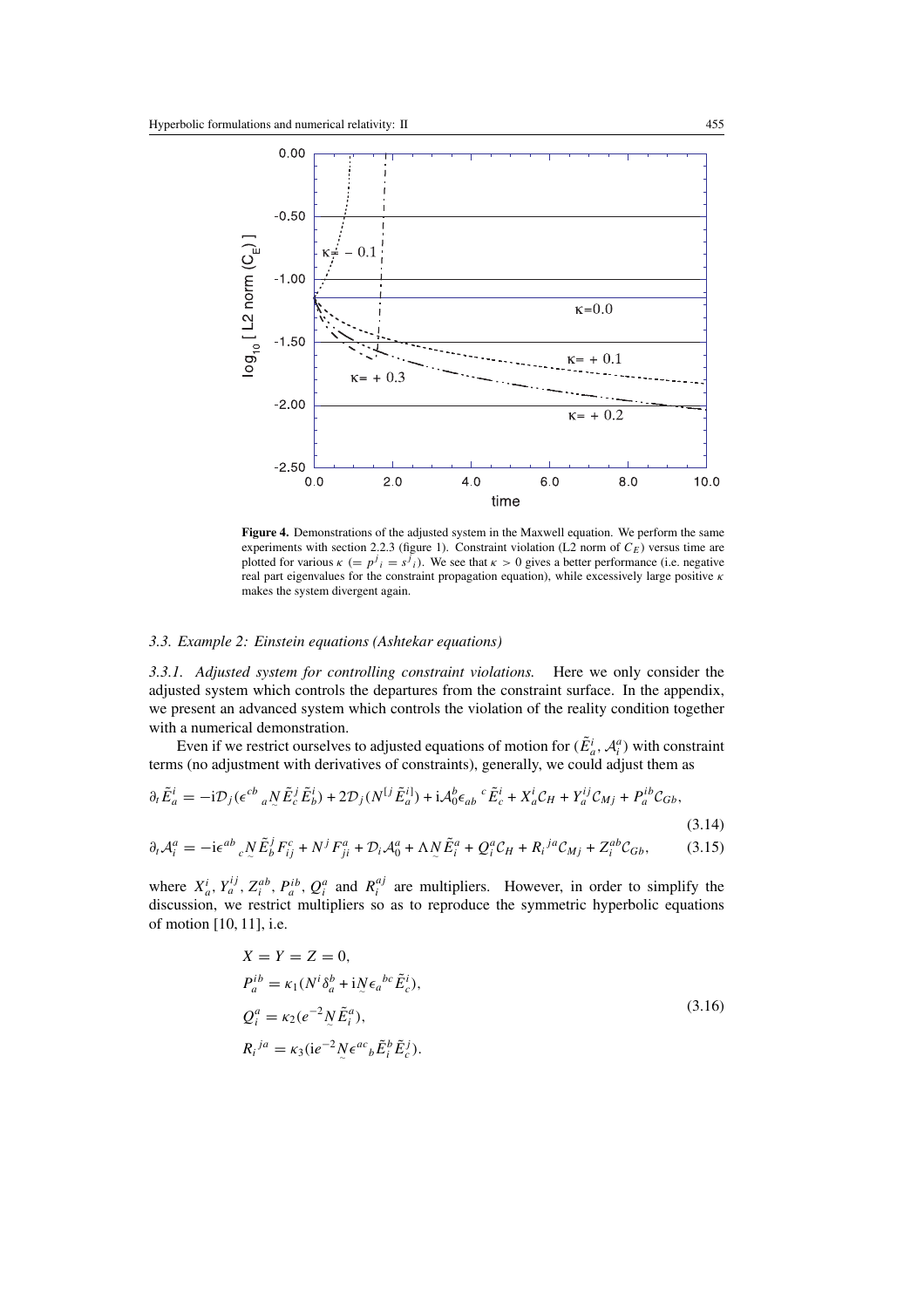

**Figure 5.** Demonstration of the adjusted system in the Ashtekar equation. We plot the violation of the constraint for the same model as figure  $3(b)$ . An artificial error term was added at  $t = 6$ , in the form of  $A_y^2 \rightarrow A_y^2(1 + \text{error})$ , where error is  $+20\%$  as before. (*a*), (*b*) L2 norm of the Hamiltonian constraint equation,  $C_H$ , and momentum constraint equation,  $C_{Mx}$ , respectively. The full curve is the case of  $\kappa = 0$ , that is the case of 'no adjusted' original Ashtekar equation (weakly hyperbolic system). The dotted curve is for  $\kappa = 1$ , equivalent to the symmetric hyperbolic system. We see that the other curve ( $\kappa = 2.0$ ) shows better performance than the symmetric hyperbolic case.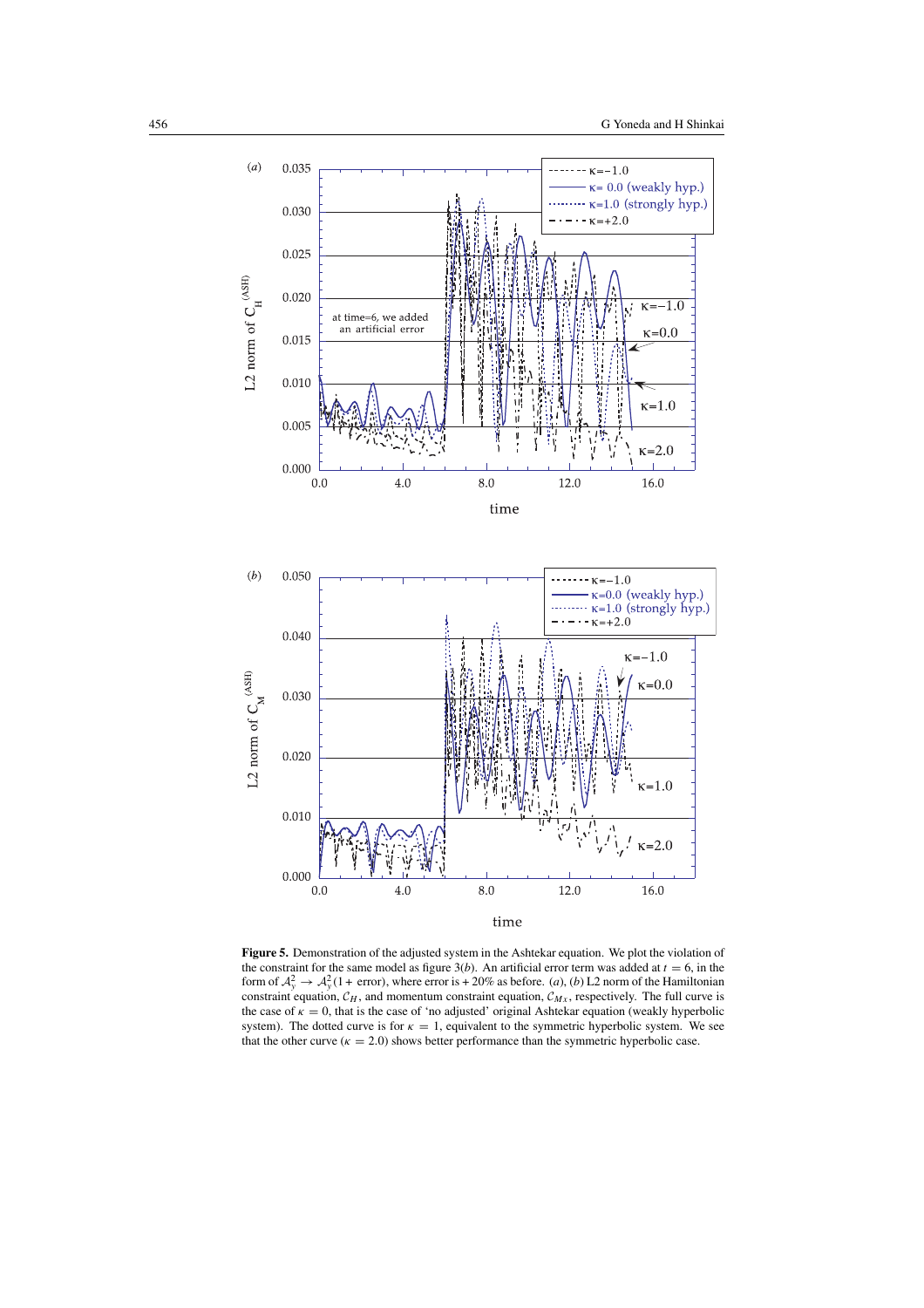Here  $\kappa_1 = \kappa_2 = \kappa_3 = 1$  is the case of a symmetric hyperbolic equation for  $(\tilde{E}_a^i, A_i^a)$ , while  $\kappa_1 = \kappa_2 = \kappa_3 = 0$  is the (Ashtekar's original) weakly hyperbolic equation, and other choices of  $\kappa s$  let the equation satisfy the level of strongly hyperbolic form.

With these adjusted terms, the constraint propagation equations become

$$
\partial_t {}^{(1)}C_H = (1 - 2\kappa_3) (\partial_j {}^{(1)}C_{Mj}), \tag{3.17}
$$

$$
\partial_t{}^{(1)}\mathcal{C}_{Mi} = (1 - 2\kappa_2)(\partial_i{}^{(1)}\mathcal{C}_H) + i\kappa_3 \epsilon^{mj}{}_i(\partial_m{}^{(1)}\mathcal{C}_{Mi}),\tag{3.18}
$$

$$
\partial_t^{(1)} C_{Ga} = -2\kappa_3^{(1)} C_{Ma} + i\kappa_1 \epsilon_a^{bm} (\partial_m^{(1)} C_{Gb}), \tag{3.19}
$$

against the Minkowskii background. The eigenvalues of the coefficient matrix after the Fourier transformation are √ √ √

$$
(0, \ \pm i\kappa_1\sqrt{k^2}, \ \pm i\kappa_3\sqrt{k^2}, \ \pm i(2\kappa_2 - 1)(2\kappa_3 - 1)\sqrt{k^2})
$$
\n(3.20)

where  $k^2 := k_i k^i$ . For example, √

(0 (multiplicity 5),  $\pm i$ for  $\kappa_1 = \kappa_2 = \kappa_3 = 0$ : original system (3.21) √

(0 (multiplicity 3),  $\pm i$  $k^2$  (multiplicity 3))

for 
$$
\kappa_1 = \kappa_2 = \kappa_3 = 1
$$
: symmetric hyperbolic system. (3.22)

That is, our guideline (b) is obtained.

The above adjustment,  $(3.14)$ – $(3.16)$ , will not produce negative real part eigenvalues, so our guideline (a) cannot be applied here. If we adjust the dynamical equation using the spatial derivatives of constraint terms, then it is possible to get all negative eigenvalues like in the Maxwell system (though this is complicated). However, since we found that this adjustment, (3.14)–(3.16), gives us an example of controlling the violation of the constraint equations for our purpose, we only show this simpler version here.

*3.3.2. Numerical demonstration.* As a demonstration, here we use the same model as in section 2.3.3, that is, gravitational wave propagation in the plane-symmetric spacetime, with an artificial error in the middle of the time evolution. We examine how the adjusted multipliers contribute to the system's stability. In figure 5, we show the results of this experiment. We plot the violation of the constraint equations, both  $C_H$  and  $C_{Mx}$ . An artificial error term was added at  $t = 6$ , as a kick of  $A_y^2 \rightarrow A_y^2(1 + \text{ error})$ , where the error amplitude is +20% as before. We set  $\kappa \equiv \kappa_1 = \kappa_2 = \kappa_3$  for simplicity. The full curve is the case of  $\kappa = 0$ , that is the case of 'no adjusted' original Ashtekar equation (weakly hyperbolic system). The dotted curve is for  $\kappa = 1$ , equivalent to the symmetric hyperbolic system. We see that the other curve ( $\kappa = 2.0$ ) shows better performance than the symmetric hyperbolic case.

# **4. Discussion**

With the purpose of searching for an evolution system of the Einstein equations which is robust against perturbative errors for the free evolution of the initial data, we studied two 'asymptotically constrained' systems.

First, we examined the previously proposed ' $\lambda$  system', which introduces artificial flows to constraint surfaces based on the symmetric hyperbolic formulation. We showed that this system works as expected for the wave propagation problem in the Maxwell system and in Ashtekar's system of general relativity. However, the  $\lambda$  system cannot be applied to *general* dynamical systems in general relativity, since the system requires the base system to be symmetric hyperbolic form.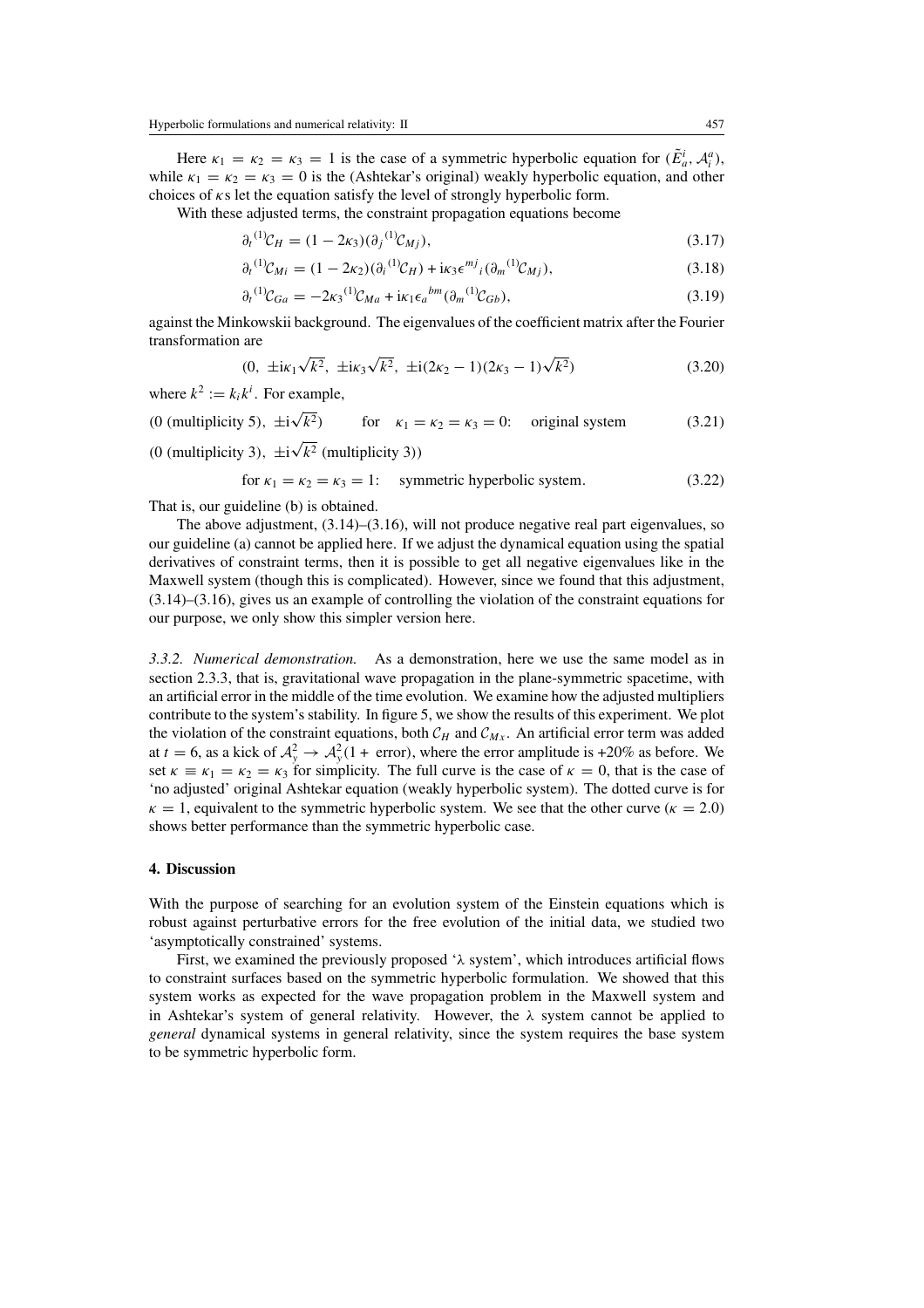Alternatively, we proposed a new mechanism to control the stability, which we called the 'adjusted system'. This is simply obtained by adding constraint terms in the dynamical equations and adjusting the multipliers. We proposed two guidelines for specifying multipliers which reduce the numerical errors; that is, non-positive real-part or pure-imaginary eigenvalues of the adjusted constraint propagation equations. This adjusted system was also tested in the Maxwell and Ashtekar's system.

As we denoted earlier, the idea of adding constraint terms is not new. However, we think that our guidelines for controlling the decay of constraint equations are appropriate for our purposes, and were not suggested before. Up to our numerical experiments, our guidelines give us clear indications as to whether the constraints decay (i.e. a stable system) or not for perturbative errors, though we also think that this is not a complete explanation for all cases. This feature may be explained or proven in different ways, such as the finiteness of the norm (of evolution equations or of constraint propagation equations), or by another mechanism in the future.

Our secondary conclusion is that the symmetric hyperbolic equation is not always the best one for controlling stable evolution. As we show in the wave propagation model in the adjusted Ashtekar equation, our eigenvalue guidelines affect more than the system's hyperbolicity. (We found a similar conclusion in [16].) We think that this result opens a new direction to numerical relativists for future treatment of the Einstein equations.

We are now applying our idea to the standard ADM and conformally scaled ADM system to explain these differences. Results will be reported elsewhere [17].

## **Acknowledgments**

HS appreciates helpful comments by Abhay Ashtekar, Jorge Pullin, Douglas Arnold and L Samuel Finn, and the hospitality of the CGPG group. We thank Bernard Kelly for a careful reading the manuscript. Numerical computations were performed using machines at CGPG. This work was supported in part by the NSF grant PHYS98-00973, and the Everly research funds of Penn State. HS was supported by the Japan Society for the Promotion of Science as a research fellow abroad.

## **Appendix A. Controlling the reality condition using an adjusted system**

We demonstrate here that our adjusted system in the Ashtekar formulation also works for controlling reality conditions. As a model problem, we look at the degenerate point passing problem which we considered previously in [18]. In section A.1, we review this background briefly, and in section A.2 we show our numerical demonstrations.

#### *A.1. Degenerate point passing problem*

In [18], the authors had examined the possibility of dynamical passing of the degenerate point in the spacetime. There the authors found that we are able to pass (i.e. continue time evolutions) if we could foliate the time-constant hypersurface into a complex plane assuming that such a degenerate point exists on the real plane. Such foliations are available within Ashtekar's original formulation, since the fundamental variables are complex quantities. The trick is to violate the reality condition locally, only in the vicinity of a degenerate point.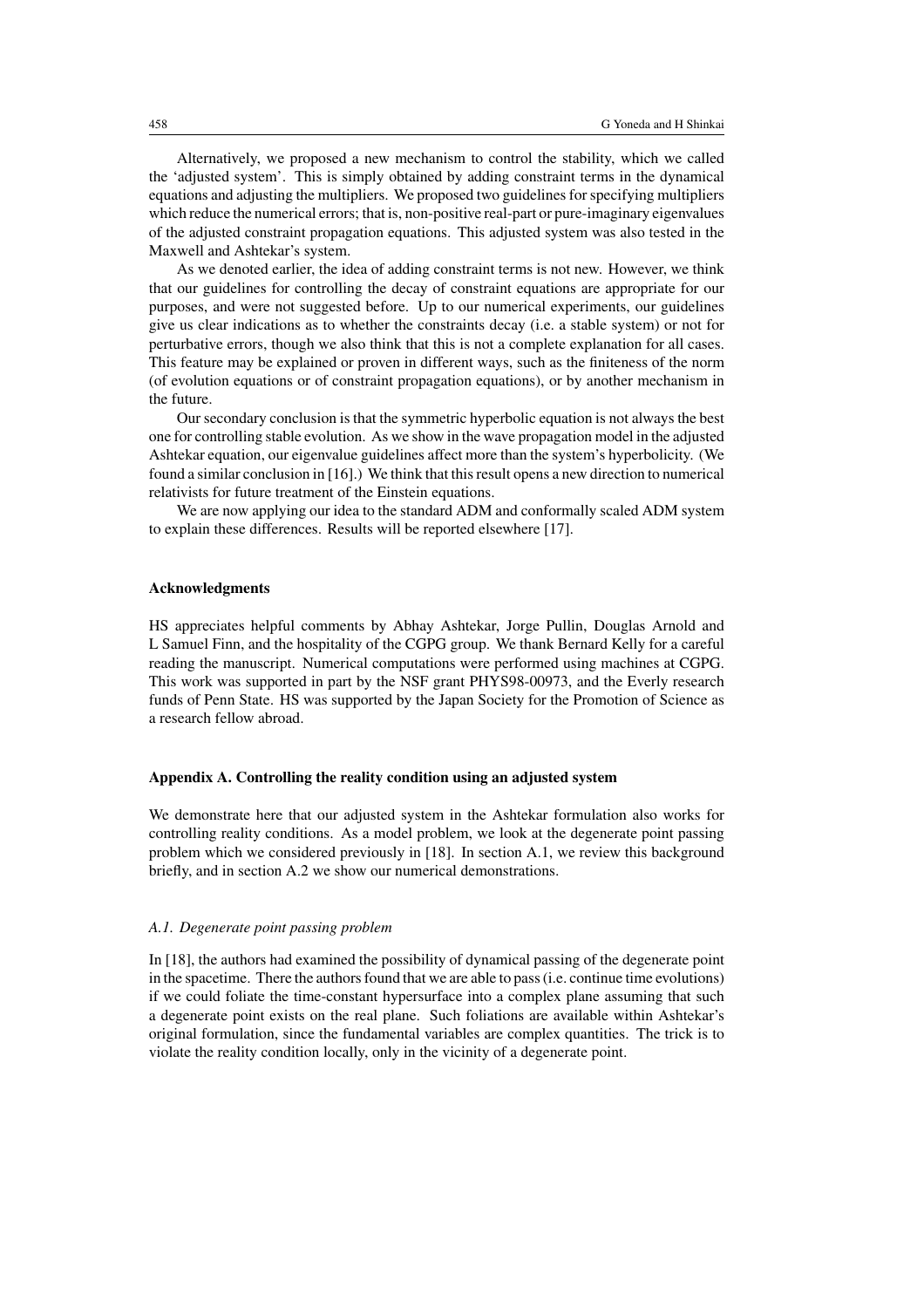As a model, we construct a metric, <sup>(4)</sup>g, which possesses a degenerate point (det <sup>(3)</sup>g = 0) at the origin  $t = x = 0$  in the Minkowskii background metric:

$$
ds^{2} = -[1 - (2tx \exp(-t^{2} - x^{2}))^{2}]dt^{2}
$$
  
+4tx \exp(-t^{2} - x^{2})[1 - (1 - 2x^{2}) \exp(-t^{2} - x^{2})]dt dx  
+[1 - (1 - 2x^{2}) \exp(-t^{2} - x^{2})]^{2} dx^{2} + dy^{2} + dz^{2}. (A.1)

We consider the time evolution for which initial data are described by a particular time slice  $t < 0$  of (A.1), and whose time-constant hypersurfaces are foliated by the gauge condition,

$$
N = 1 \t (N = e^{-1}), \t (A.2)
$$

$$
N_x = 2tx \exp(-t^2 - x^2)[1 - (1 - 2x^2) \exp(-t^2 - x^2)] + iat \exp(-b(t^2 + x^2)),
$$
 (A.3)

$$
\mathcal{A}_0^a = 0,\tag{A.4}
$$

which enables our detour into the complex plane. Our goal is to demonstrate that the time evolution comes back to the real plane without any divergence in variables and curvatures. Such a 'recovering condition' can be described by

$$
\int_{t_{-}}^{t_{+}} \text{Im } N(t, x) dt = 0,
$$
\n
$$
\int_{t_{-}}^{t_{+}} \text{Im } N^{i}(t, x) dt = 0,
$$
\n
$$
\text{In } N(t, x) \to 0,
$$
\n
$$
\text{Im } N^{i}(t, x) \to 0,
$$
\n
$$
\text{Im } \left[ \tilde{E}_{a}^{i} \tilde{E}^{ja} / \det \tilde{E}(t, x) \right] \to 0,
$$
\n
$$
\text{Asymptotic reality condition}
$$
\n(A.6)

for all four limits  $x \to x_* \pm \Delta x$ ,  $t \to t_* \pm \Delta t$ .

Numerically, this problem becomes an eigenvalue problem, since our boundary conditions, (A.5) and (A.6), specify much freedom. To see whether the evolution satisfies the criteria or not, we introduced two measures

$$
F(t_{\text{final}}) := \max_{x} \left| \text{Re} \left( e(t = t_{\text{final}}, x) - 1 \right) \right| \qquad \text{(asymptotically flat)} \tag{A.7}
$$

$$
R(t_{\text{final}}) := \max_{x} |\text{Im} (e(t = t_{\text{final}}, x))|
$$
 (asymptotically real) (A.8)

and searched the parameters  $a$  and  $b$  in  $(A.3)$ .

If we apply our adjusted system to this model, then we expect that the allowed range for the parameters  $a$  and  $b$  becomes more general, since the real-surface-recovering feature is in the flow of the adjusted system's foliation.

## *A.2. Application of the adjusted system*

As was shown in the previous section, for this purpose, we have to foliate our hypersurface in the complex-valued region and foliate back to the real-valued surface. That is, we can treat the reality condition, both primary and secondary, as being part of the constraint equations.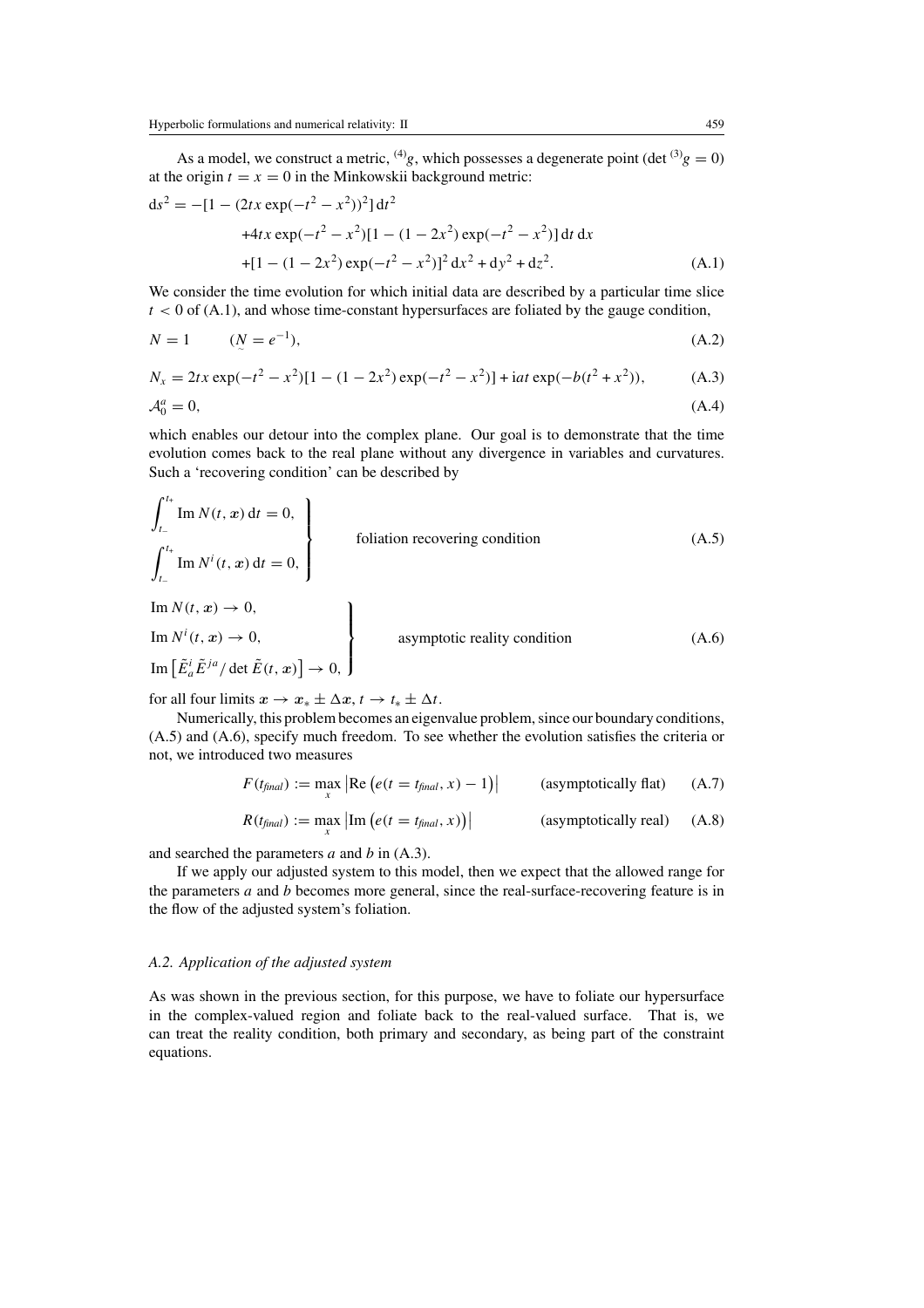

Figure A1. Demonstration of the adjusted system to control the reality condition in the Ashtekar formulation. Reality violation (L2 norm of the imaginary part of the density) versus time are plotted for various adjusted coefficient  $\kappa = -1, 0, 1, 2$ . We see that  $\kappa > 0$  has better performance (negative real-part eigenvalues of the reality propagation equation, (A.11)).

For the above degenerate point-passing problem, we need to control only the violation of Im( $\tilde{E}^i_a \tilde{E}^j_a$ ). Therefore, similar to the proposal of the adjusted system discussed in section 2.3, our adjusted dynamical equations can be written as

$$
\partial_t \tilde{E}_a^i = -i \mathcal{D}_j (\epsilon^{cb}{}_a \underline{N} \tilde{E}_c^j \tilde{E}_b^i) + 2 \mathcal{D}_j (N^{[j]} \tilde{E}_a^{i]}) + i \mathcal{A}_0^b \epsilon_{ab}{}^c \tilde{E}_c^i + X_a^i \mathcal{C}_H + Y_a^{ij} \mathcal{C}_{Mj} + P_a^{ib} \mathcal{C}_{Gb} + T^i{}_{ajk} \operatorname{Im}(\tilde{E}_b^j \tilde{E}_b^k),
$$
\n(A.9)

 $\partial_t A_i^a = -i\epsilon^{ab}{}_c N \tilde{E}_b^j F_{ij}^c + N^j F_{ji}^a + \mathcal{D}_i A_0^a + \Lambda N \tilde{E}_i^a + Q_i^a \mathcal{C}_H + R_i^{aj} \mathcal{C}_{Mj} + Z_i^{ab} \mathcal{C}_{Gb}$ 

$$
+V^a{}_{ijk}\operatorname{Im}(\tilde{E}^j_b\tilde{E}^k_b),\tag{A.10}
$$

where  $X_a^i$ ,  $Y_a^{ij}$ ,  $Z_i^{ab}$ ,  $P_a^{ib}$ ,  $Q_i^a$ ,  $R_i^{aj}$ ,  $T^i{}_{ajk}$  and  $V^a{}_{ijk}$  are adjusted multipliers.

If we simply set  $X_a^i = Y_a^{ij} = Z_i^{ab} = P_a^{ib} = Q_i^a = R_i^{aj} = V^a{}_{ijk} = 0$  and  $T^i{}_{ajk} = -i\kappa\delta^i_j\delta_{ak}$  (where  $\kappa$  is a real constant), then we obtain the constraint propagation equation

$$
\partial_t({}^{(0)}\mathrm{Im}(\tilde{E}_a^i\tilde{E}_a^j)) = -2\kappa({}^{(0)}\mathrm{Im}(\tilde{E}_a^i\tilde{E}_a^j)) + \text{other constraint terms.} \tag{A.11}
$$

The eigenvalue of the Fourier-transformed right-hand side is  $-2\kappa$ . That is, if we set  $\kappa > 0$  (< 0) then the eigenvalue is negative (positive), while  $\kappa = 0$  recovers the original non-adjusted system.

The results of the numerical demonstration are shown in figure A1. We plot the L2 norm of the violation of the reality condition as a function of time, t (this evolution is from  $t = -5$ to 5 [18]). Around the time  $t = 0$  the error appears due to our 'detour' slicing condition, and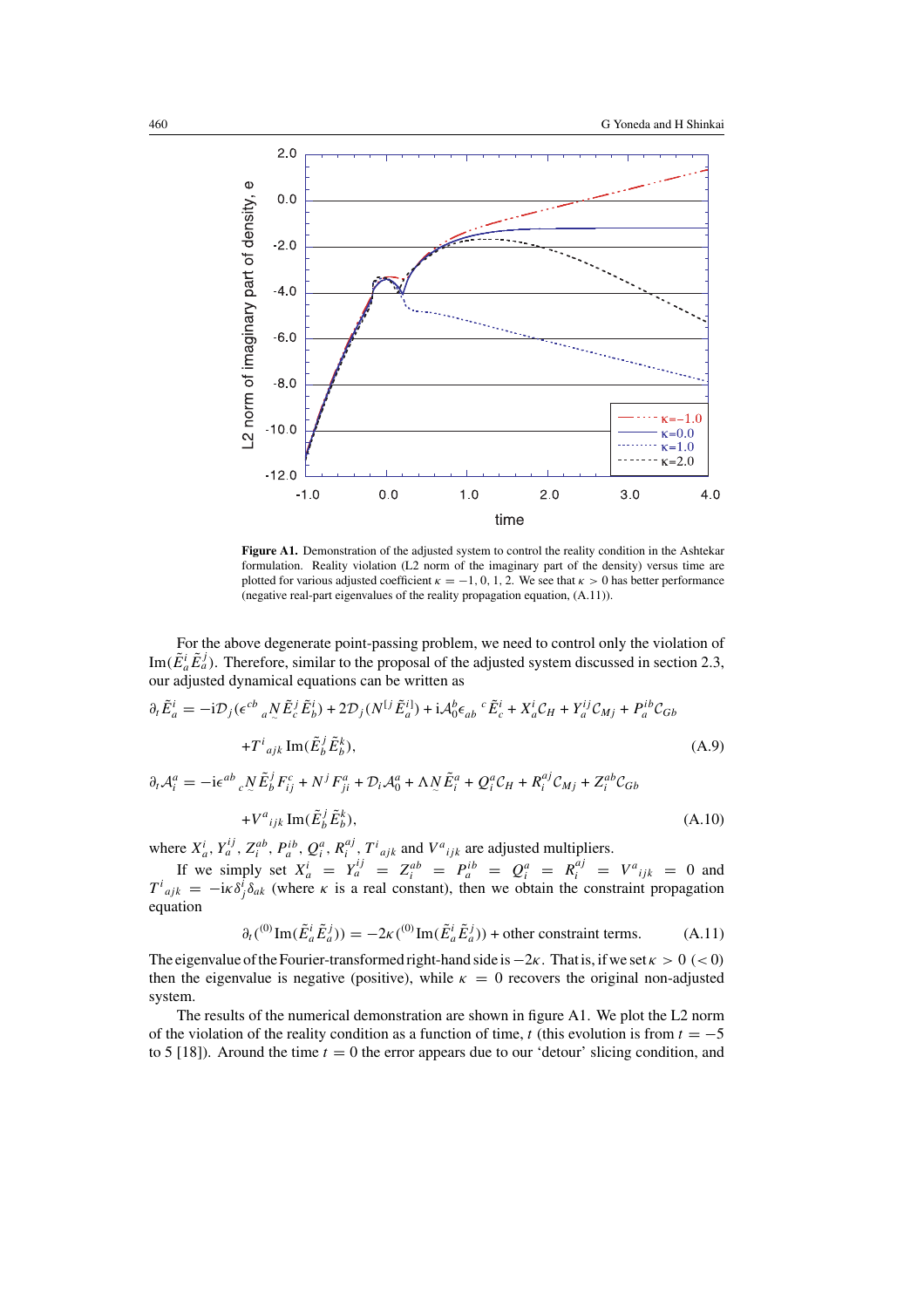the original system ( $\kappa = 0$ ) will not recover the reality surface with the choice of a and b in (A.3) for this plot. However, for the positive  $\kappa$  case, the foliation will be forced to recover the reality surface, while for the negative  $\kappa$  case it will not.

Therefore, this example again supports our guidelines, i.e. a negative eigenvalue of the constraint propagation equation will guarantee the evolution to the constraint surface.

#### **Appendix B. von Neumann analysis of constraint propagation equations**

Here we show von Neumann's stability analysis for the constraint propagation equations, in order to support our guideline (3b) for the adjusted system (section 3.1). The von Neumann analysis (see, e.g., [19]) gives us powerful predictions for the stability of a finite-difference approximation. Briefly, the analysis consists of a Fourier decomposition in the spatial directions of the dynamical variables and its one-step time evolution with a particular time integration scheme. If we wrote the fundamental variable  $\phi(x, t)$ , then the criteria for the stability is  $|\lambda_i| \leq 1$  where  $\lambda_i$  are the eigenvalues of the amplification matrix G, which is in the expression of the evolution equations in the form of  $\phi(x, t + \Delta t) = G\phi(x, t)$ .

In our discussion, the constraint propagation equations are not directly used for numerical integrations, but are used as a guideline for the stability. The application of von Neumann analysis, however, is also allowed for the constraint propagation equations, as far as substituting the finite derivatives in the analysis using those of the fundamental dynamical variables. Here we show the simplest cases for the adjusted Maxwell system and the adjusted Ashtekar system.

*Adjusted Maxwell system.* We start by choosing  $\kappa := P_1 = P_2 = P_3$  with other multipliers zero in the system (3.7) and (3.8). The Fourier component of the propagation equation for  $C_E$ (3.11) becomes  $\partial_t \hat{C}_E = i\kappa (k_x + k_y + k_z)\hat{C}_E$ , for which the eigenvalue (3.13) is  $i\kappa (k_x + k_y + k_z)$ . That is, non-zero  $\kappa$  gives us a pure-imaginary eigenvalue. By applying von Neumann analysis, we obtain the amplitude Gs for FTCS (forward time and centre space difference), Brailovskaya and (two-iteration) iterative Crank Nicholson schemes as

$$
|G_{FTCS}|^2 = 1 + (\kappa \sigma)^2,
$$
 (B.1)

$$
|G_{Br}|^2 = 1 - (\kappa \sigma)^2 + (\kappa \sigma)^4,
$$
 (B.2)

$$
|G_{CN2}|^2 = 1 - (\kappa \sigma)^4 / 4 + (\kappa \sigma)^6 / 16,
$$
 (B.3)

respectively, where  $\sigma = (\Delta t / \Delta x)(\sin(k_x \Delta x) + \sin(k_y \Delta x) + \sin(k_z \Delta x))$  and we assume a three-dimensional finite grid of equal spacing  $\Delta x$  in all directions. Except for the FTCS scheme, we see that non-zero  $|\kappa|$  (near  $\kappa = 0$ ) yields  $|G| < 1$ . The bigger  $|\kappa|$  (near  $\kappa = 0$ ) gives less  $|G| < 1$ . The simulation we showed in section 3.2 is not this case (since we tried to show the one which satisfy guideline (3a)), but we also obtained numerical results which confirm our conjecture here.

*Adjusted Ashtekar system.* Similarly, for the constraint propagation equations (3.17)–(3.19), with  $\kappa := \kappa_1 = \kappa_2 = \kappa_3$ , we obtain the eigenvalues  $\lambda_i$  of the amplification matrix G for the above three schemes,

$$
|\lambda|_{FTCS}^2 = 1, \t 1 + (\kappa \sigma)^2, \t 1 + \{(1 - 2\kappa)(\kappa \sigma)\}1^2, \t (B.4)
$$
  
\n
$$
|\lambda|_{Br}^2 = 1, \t 1 - (\kappa \sigma)^2 + (\kappa \sigma)^4, \t 1 - \{(1 - 2\kappa)\sigma\}^2 + \{(1 - 2\kappa)\sigma\}^4, \t (B.5)
$$
  
\n
$$
|\lambda|_{CN2}^2 = 1, \t 1 - (\kappa \sigma)^4/4 + (\kappa \sigma)^6/16, \t 1 - \{(1 - 2\kappa)\sigma\}^4/4 + \{(1 - 2\kappa)\sigma\}^6/16, \t (B.6)
$$